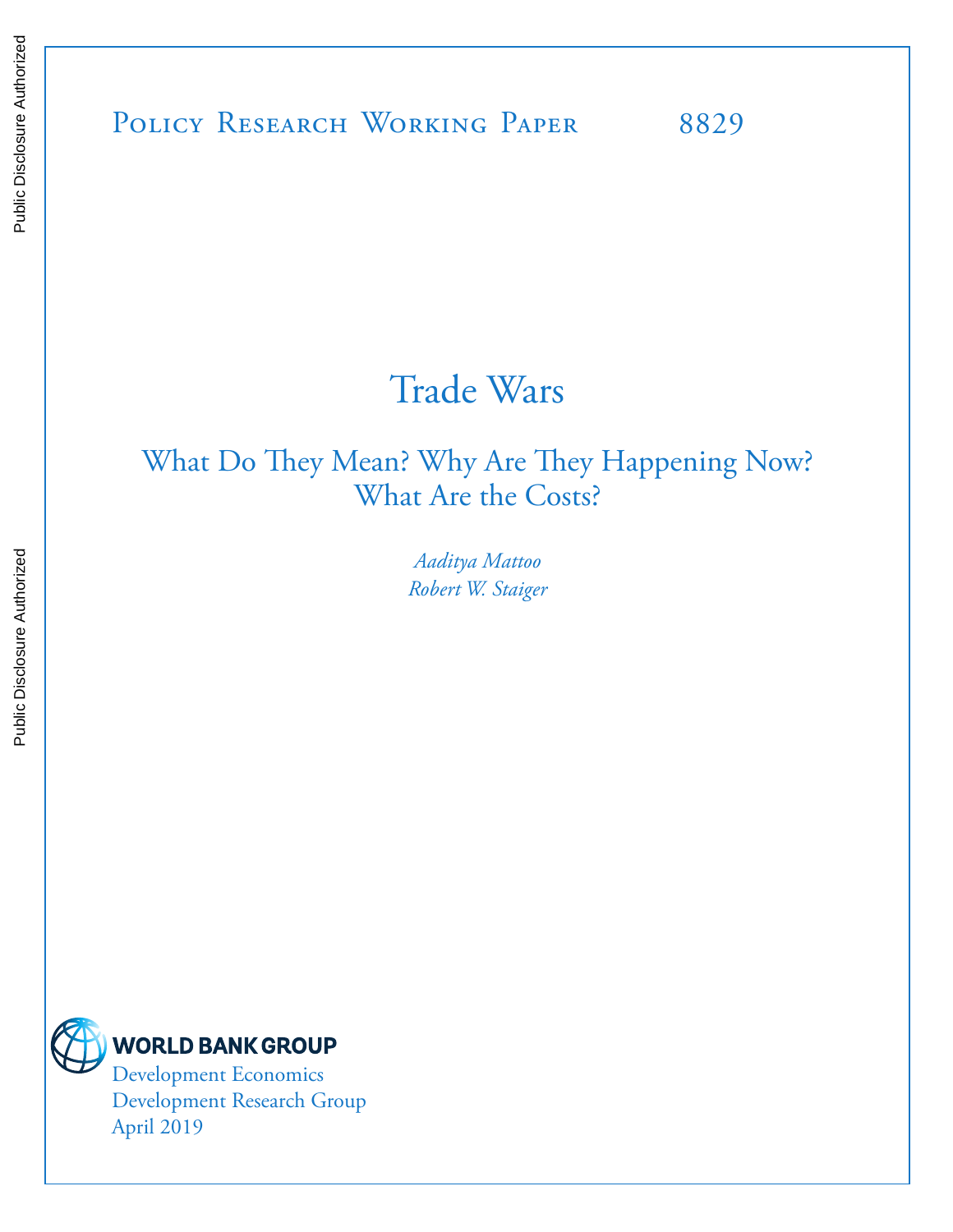#### **Abstract**

How should economists interpret current trade wars and the recent U.S. trade actions that have initiated them? This paper offers an interpretation of current U.S. trade actions that is at once more charitable and less forgiving than that typically offered by economic commentators. More charitable, because under this interpretation it is possible to see a logic to these actions: the United States is initiating a change from "rules-based" to "power-based" tariff bargaining and is selecting countries with which it runs bilateral

trade deficits as the most suitable targets of its bargaining tariffs. Less forgiving, because the main costs of these trade tactics cannot be avoided even if they happen to "work" and deliver lower tariffs. Rather, the paper shows that the main costs will arise from the use of the tactics themselves, and from the damage done by those tactics to the rules-based multilateral trading system and the longer-term interests of the United States and the rest of the world.

This paper is a product of the Development Research Group, Development Economics. It is part of a larger effort by the World Bank to provide open access to its research and make a contribution to development policy discussions around the world. Policy Research Working Papers are also posted on the Web at http://www.worldbank.org/prwp. The authors may be contacted at amattoo@worldbank.org.

*The Policy Research Working Paper Series disseminates the findings of work in progress to encourage the exchange of ideas about development*  issues. An objective of the series is to get the findings out quickly, even if the presentations are less than fully polished. The papers carry the *names of the authors and should be cited accordingly. The findings, interpretations, and conclusions expressed in this paper are entirely those of the authors. They do not necessarily represent the views of the International Bank for Reconstruction and Development/World Bank and its affiliated organizations, or those of the Executive Directors of the World Bank or the governments they represent.*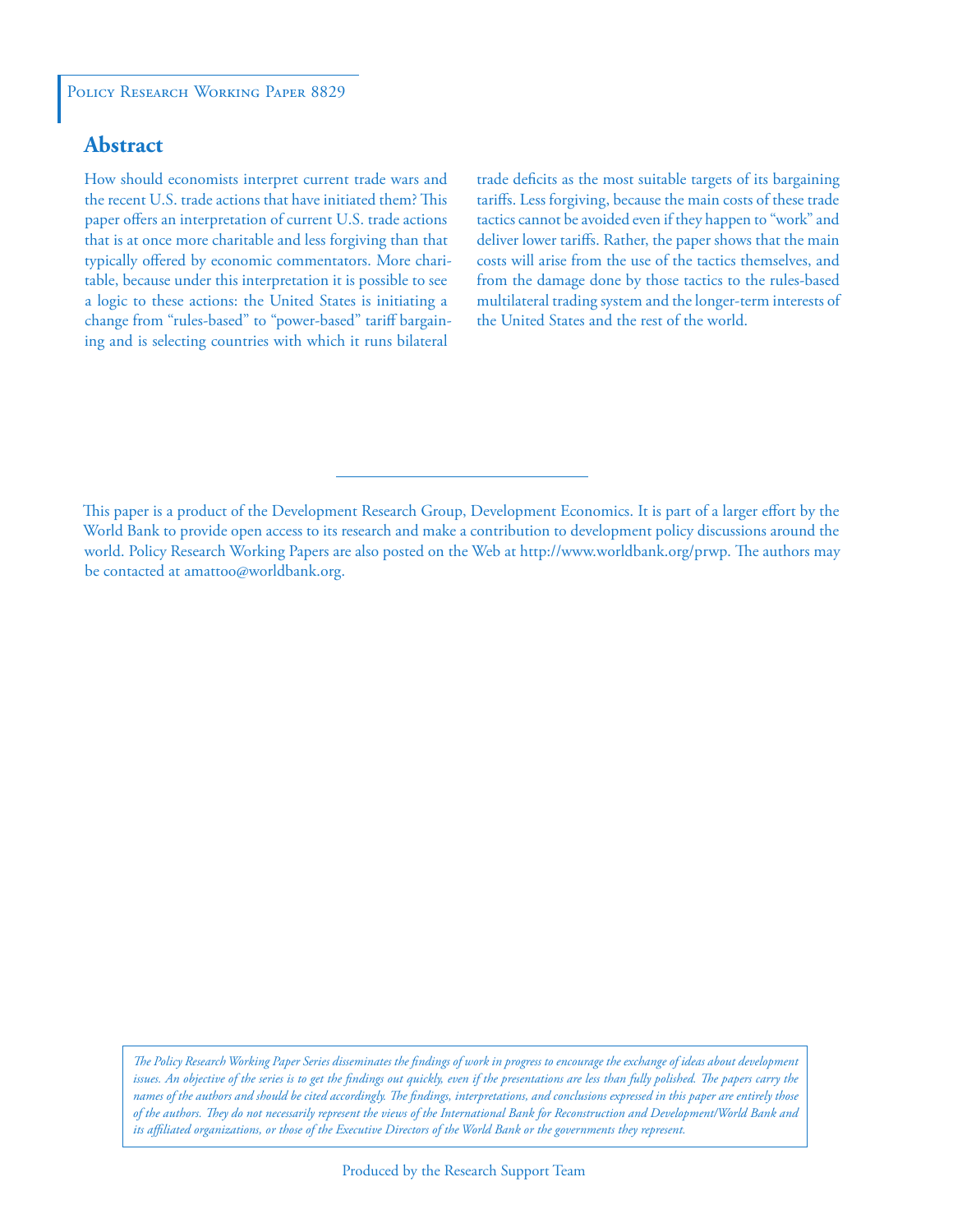## Trade Wars: What do they mean? Why are they happening now? What are the costs?

Aaditya Mattoo and Robert W. Staiger

JEL No. F02, F13. Keywords: trade wars, WTO, multilateralism, cooperation

Development Economics Research Group, World Bank; and Department of Economics, Dartmouth College and NBER, respectively. Thanks to Treb Allen, Emily Blanchard, Chad Bown, Davin Chor, Swati Dhingra, Caroline Freund, Penny Goldberg, Judy Goldstein, Henrik Horn, Doug Irwin, Petros C. Mavroidis, Emanuel Ornelas, Nina Pavcnik, Alan Sykes, Nick Tsivanidis and Ben Zissimos for many helpful comments. All remaining errors are our own. The views expressed in this paper are those of the authors and should not be attributed to the institutions to which they belong. Research for this paper has been supported in part by the World Bank's Umbrella Facility for Trade.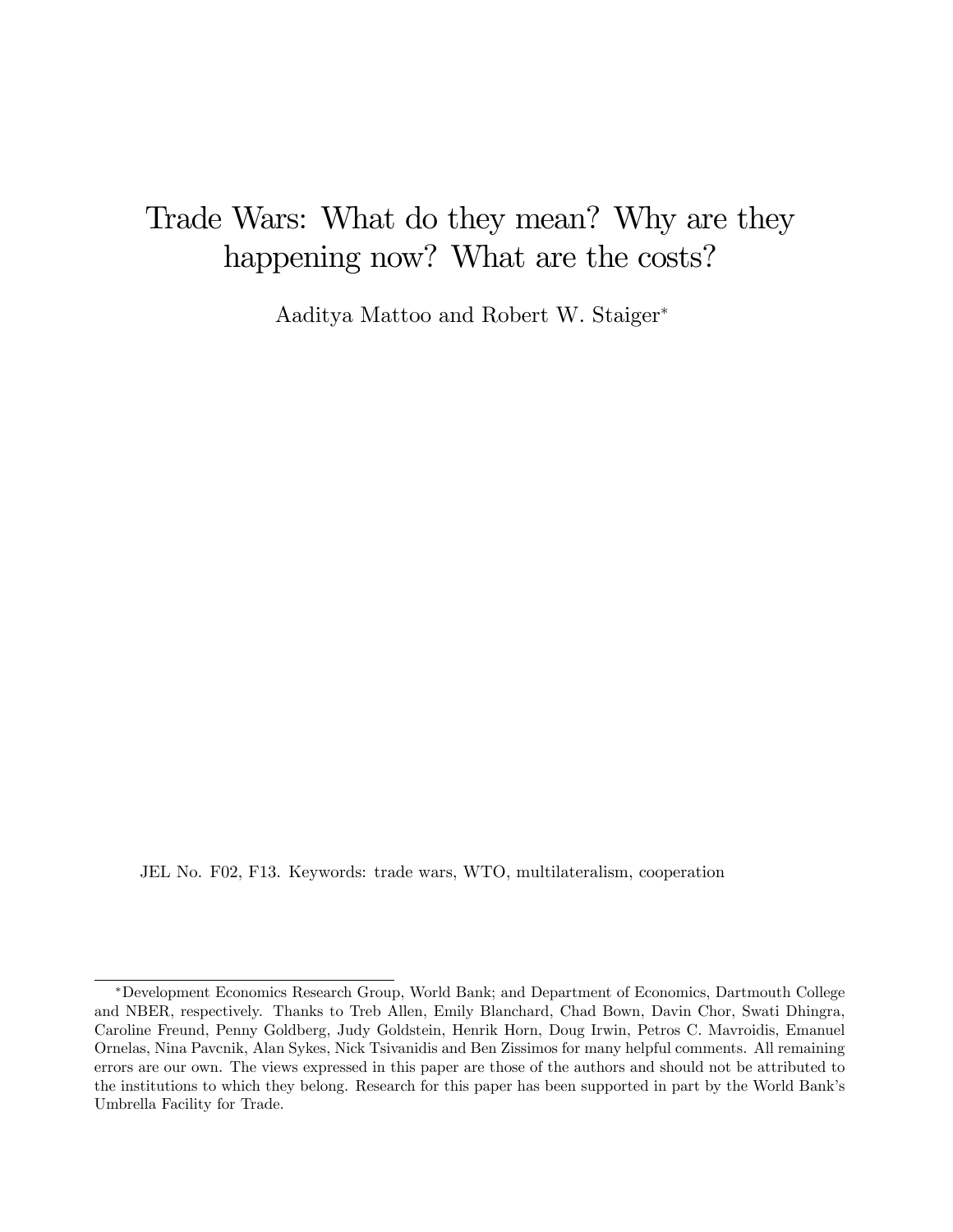#### 1. Introduction

How should economists interpret current trade wars and the recent U.S. trade actions that have initiated them? A popular view begins from the premise that tariff increases are inherently undesirable, and condemns the recent U.S. trade actions on the grounds that they will lead directly to higher tariffs, either by design or, if they represent a U.S. bargaining ploy to achieve lower tariffs, because the ploy will fail and the higher "bargaining tariffs" will remain. These trade actions are thought to defy economic logic because they appear to link gains from trade to bilateral trade imbalances and to see trade as a zero-sum game.<sup>1</sup> A logical consequence of this view, however, is that if these trade wars do lead to negotiated outcomes that result in more open markets, then the tactics will have been proven to be a success for the United States (and possibly for the world).

We put forward an alternative interpretation of current U.S. trade actions, an interpretation that is at once more charitable and less forgiving. More charitable, because we argue that it is possible to see a logic to these actions: according to this logic, the United States is initiating a change from "rules-based" to "power-based" tariff bargaining and is selecting countries with which it runs bilateral trade deficits as the most suitable targets of its bargaining tariffs. Less forgiving, because the main costs of these trade tactics cannot be avoided even if they happen to "work" and deliver lower tariffs. Rather, we show that the main costs will arise from the use of the tactics themselves, and from the damage done by those tactics to the rules-based multilateral trading system and the longer-term interests of the United States and the rest of the world.

#### 2. Trade Wars and the Rules-Based Multilateral Trading System

The GATT/WTO rules-based multilateral trading system is built on the pillars of the mostfavored-nation principle (MFN) and reciprocity. MFN embodies the nondiscrimination principle whereby imports of the same product from different countries have the right to face the same (MFN) treatment in a given market. Reciprocity refers to the notion that bargains should be balanced, so that as a result of the agreed tariff liberalization each country can anticipate an increase in the volume of its exports that is roughly equivalent in value to the increase in the

 $1$ Or, in some versions of this view, especially with regard to China, there is a concern that the opportunity to achieve meaningful trade liberalization with the leverage provided by these U.S. initiated trade wars will be squandered in a rush to achieve quick results.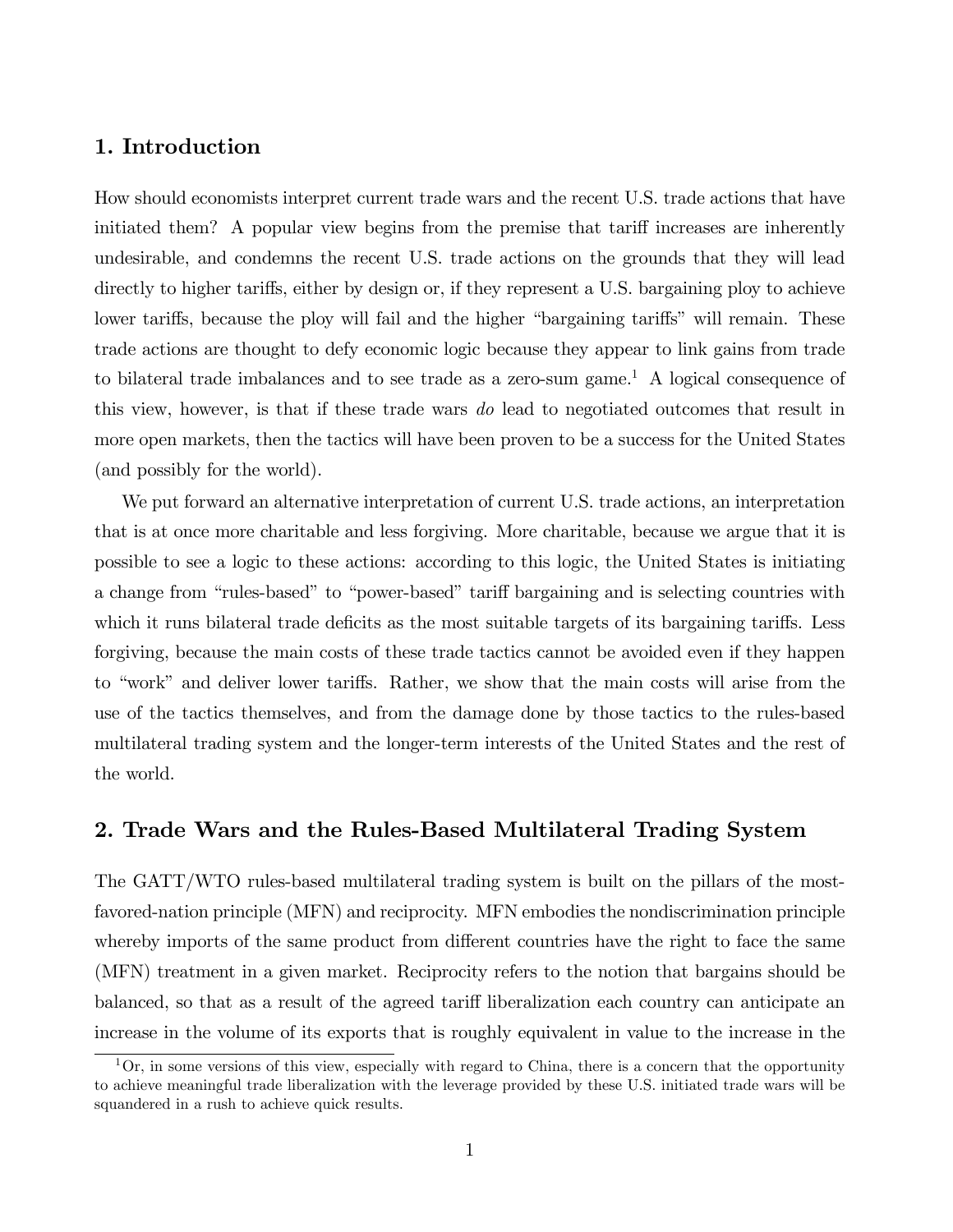volume of its imports.

These rules constrain the exercise of power; indeed, according to Jackson (1989), this constraint is the very meaning of a rules-based system. MFN dilutes the ability of a powerful country to capture the gains from bargaining down the tariffs of a weaker bargaining partner, because the MFN requirement on the bargaining partner's tariffs ensures in principle that any exporter gains derived from these lower tariffs will be shared as well by third-country exporters. And reciprocity serves to neutralize the exercise of power in tariff bargains, because it establishes balanced terms for the bargain that in principle are not subject to negotiation.<sup>2</sup>

Recent U.S. trade actions can be seen as an attempt to escape from these constraints, and pose an existential threat to the rules-based multilateral trading system. The nature of this threat is well-reflected in the following statement by Wilbur Ross, U.S. Secretary of Commerce, describing the current Administration's vision of the ideal global trading system:

An ideal global trading system would facilitate adoption of the lowest possible level of tariffs. In this ideal system, countries with the lowest tariffs would apply reciprocal tari§s to those with the highest and then automatically lower that reciprocal tariff as the other country lowers theirs. This leveling technique could be applied product by product or across the board on an aggregated basis. Such a modification would motivate high-tariff countries to reduce their tariffs on imports. (WSJ, May 25, 2017)

The global trading system described by Secretary Ross would abandon MFN and would introduce a notion of reciprocity – reciprocity in tariff *levels* rather than in negotiated tariff  $changes - that$  is unprecedented in the GATT/WTO system. In effect, it would repeal the rules-based multilateral trading system and replace it with something more like a power-based system where countries are free to bargain in a way that is not constrained by any particular set of agreed-upon rules of behavior.<sup>3</sup>

 $2<sup>2</sup>$ And when applied together and strictly enforced, MFN and reciprocity can in principle induce bargaining outcomes that are independent of the relative bargaining power of the negotiating parties (Bagwell and Staiger, 1999). Curzon (1966) describes the important roles played by MFN and reciprocity in the early rounds of GATT tariff bargaining, while Bagwell, Staiger and Yurukoglu (2018, 2019) provide related empirical evidence.

 $3$ Eventually, rather than a power-based system, it might be possible to think of the reciprocal tariff "leveling" techniqueî described by Secretary Ross as itself taking the form of a proposal for a new rules-based system. But the only manifestation of this technique to date is in the form of U.S. bargaining tariffs in the context of the current trade wars, which themselves are being used for power-based bargaining (i.e., bargaining with tariff threats that are not constrained by existing U.S. tariff commitments).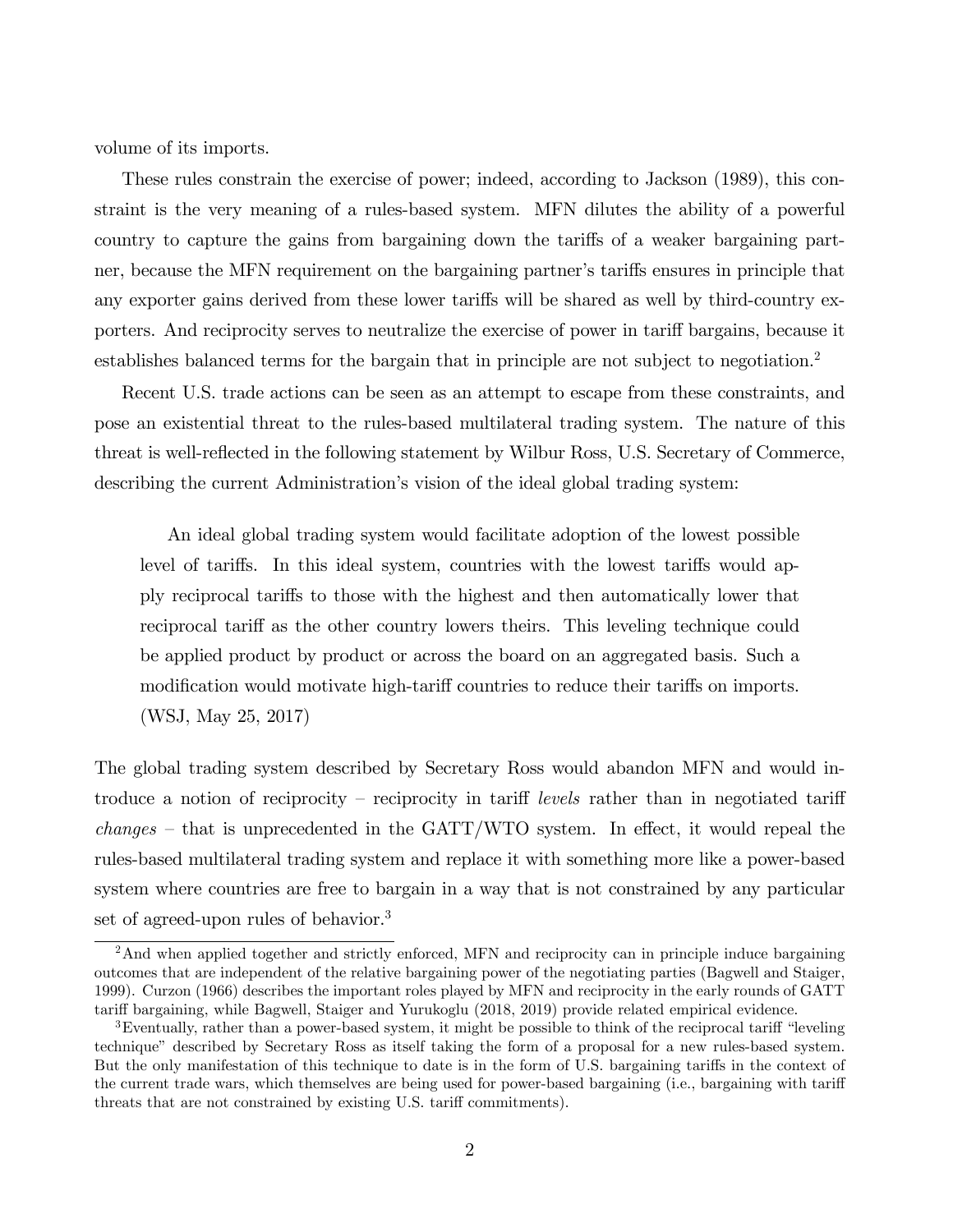#### 3. Recent U.S. Trade Actions as Bargaining Tariffs

To interpret recent U.S. trade actions, we adopt the premise that the recent U.S. tariff increases are bargaining tariffs along the lines described by Secretary Ross. That is, we assume that these tari§s were raised above the levels to which the United States has committed in existing trade agreements with the goal of inducing U.S. trading partners to reduce their tariffs, and in this way to use U.S. bargaining power to rebalance the terms of existing trade agreements in favor of the United States.

The need to employ U.S. bargaining tariffs in order to induce U.S. trading partners to reduce their tariffs is not self-evident. After all, bargaining tariffs were not needed to bring bargaining partners to the table over the past 70 years of successful GATT/WTO multilateral trade liberalization. Over that period, the major industrialized countries came together repeatedly and shared in the positive-sum gains from each round of bargaining as reciprocal trade liberalization moved them ever closer to the international efficiency frontier. What is different now? We suggest two answers to this question.

A first answer applies to the use of U.S. bargaining tariffs against industrialized countries such as Japan and the EU, where reciprocal MFN tariff bargaining (and preferential tariff bargaining for countries such as Canada, Mexico and the Republic of Korea) has largely run its course. Here the threat of bargaining tariffs is needed to spur negotiations, because most of the positive-sum gains from reciprocal tariff liberalization between these countries have already been achieved by earlier trade agreements. This makes any further tariff negotiation beyond the tariff commitments already made in those agreements at best a reallocation among countries of the existing spoils from globalization  $-$  that is, a movement *along* the international efficiency frontier – and hence, in effect, a zero-sum game.<sup>4</sup> And the threat of bargaining tariffs is needed to induce a (zero-sum) reallocation of these spoils.

This is illustrated for a 2-country world in Figure 1, which depicts the domestic countryís tariff t on the vertical axis and the foreign country's tariff  $t^*$  on the horizontal axis. In the absence of a trade agreement, we can think of the two countries setting noncooperative tariffs

 $4$ Here and throughout we follow the literature on the economics of trade agreements and define efficiency as judged by the preferences of governments (which may reflect the use of tariffs for revenue needs or income distribution concerns; see, for example, Bagwell, Bown and Staiger, 2016), and hence the existence of tariffs per se would not be evidence of inefficiency. While by this metric positive sum gains could likely still be obtained from further trade liberalization among industrialized countries, these gains are likely to be small compared to what was possible in the early years of negotiated liberalization of trade in manufactures.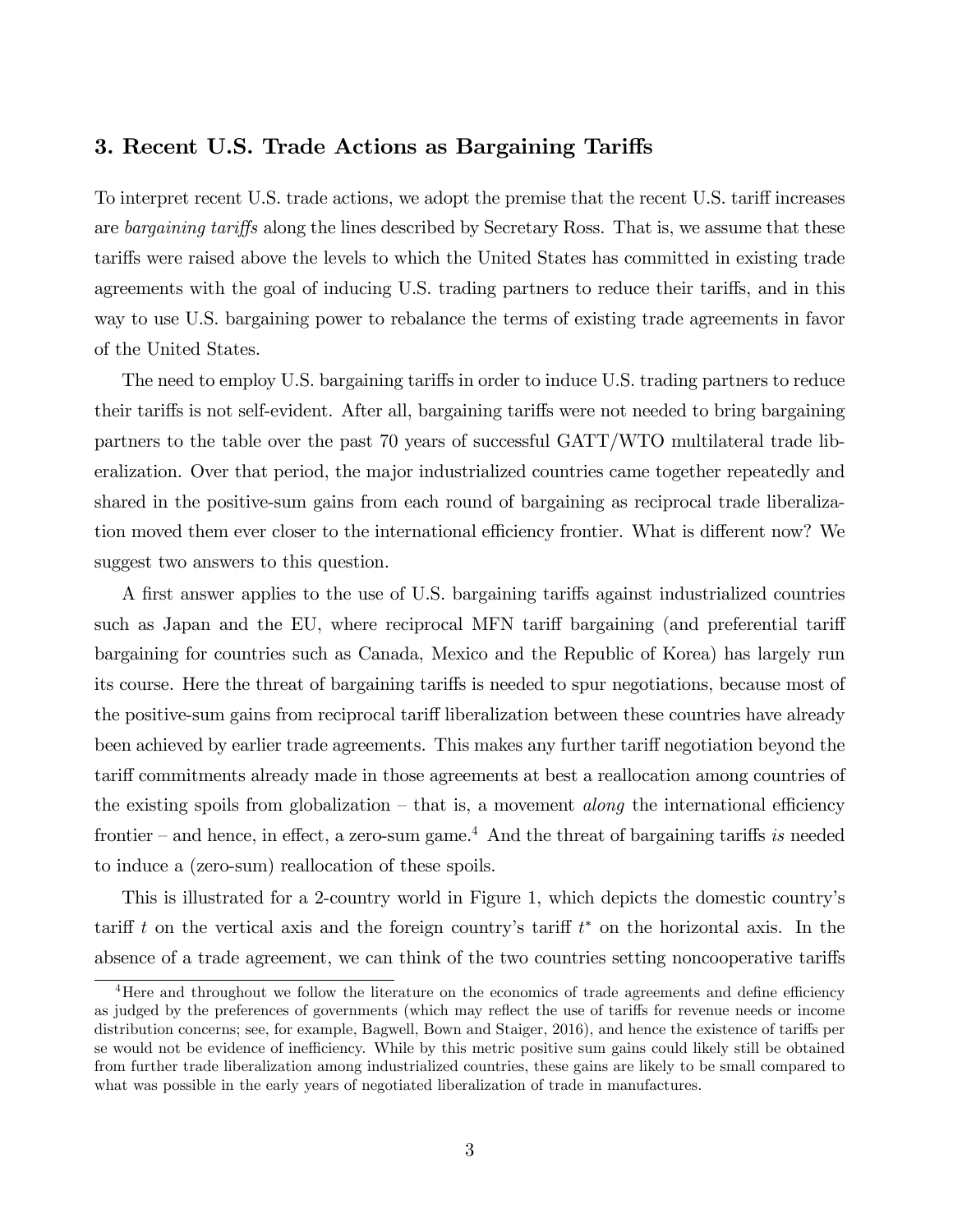$t^N$  and  $t^{*N}$  given by the Nash point in Figure 1 labeled N, where the domestic country Nash iso-welfare contour (pictured in blue and labeled  $W<sup>N</sup>$ ) is vertical and the foreign country Nash iso-welfare contour (pictured in red and labeled  $W^{*N}$ ) is horizontal. The downward lens created by the two Nash iso-welfare contours reflects the possibility of positive-sum gains from reciprocal tariff liberalization, as both countries gain relative to Nash when they agree to tariff reductions that move them into the lens. Also depicted in Figure 1 is the international efficiency frontier, defined by the locus of points where the iso-welfare contours of the two countries are tangent, labeled as  $EE$ : starting from a point on  $EE$  there is by definition no lens (up or down), hence no positive-sum gains are possible from this starting point. Finally, the contract curve is the bold portion of EE that lies inside the lens created by the two Nash iso-welfare contours.

Suppose in a first round of tariff negotiation the two countries were to agree to the tariffs  $t_0$ and  $t_0^*$  moving from the Nash point N to the initial agreement point  $A_0$  in Figure 1. Beginning from  $A_0$  where the domestic country has already committed to the tariff  $t_0$  and the foreign country has already committed to the tariff  $t_0^*$ , we may now ask whether either country would need to threaten the other with a bargaining tariff  $-$  that is, a tariff higher than that implied by its existing commitment – in order to bring its bargaining partner to the table again. Because we have assumed that their initial agreement  $A_0$  lies above the efficiency frontier  $EE$ , the possibility of further positive-sum gains exist at  $A_0$  as reflected by the downward lens created by the two iso-welfare contours passing through  $A_0$ , and so bargaining tariffs are not required: with their existing tariff commitments  $t_0$  and  $t_0^*$  as their threat points, each country could gain from a bargain that involved further reciprocal tariff cuts, and we illustrate the possibility that in this later negotiation they agree to the tariffs  $t_1$  and  $t_1^*$  and reach a point like  $A_1$  in Figure 1 that rests on the efficiency frontier. We can think of the movements from the Nash point to the initial agreement point  $A_0$  and from  $A_0$  to the efficient point  $A_1$  as representing in a stylized way the GATT/WTO process of repeated rounds of reciprocal tariff liberalization between industrialized countries that transpired over the past 70 years.<sup>5</sup>

But now, having reached the point  $A_1$  on the efficiency frontier, things are different. As we have observed, beginning from a point like  $A_1$  there is no lens and hence no positive-sum gains are possible from this starting point. This means that if, say, the domestic country would like to engineer a tariff bargain that moves the two countries from  $A_1$  to a point such as  $A_2$  in Figure

<sup>&</sup>lt;sup>5</sup>The question of why the GATT/WTO process of liberalization took the form of repeated rounds over many decades rather than a single negotiation is the focus of a literature on gradual trade liberalization (see, for example, Staiger, 1995, Devereux, 1997, Furusawa and Lai, 1999, and Bond and Park, 2002).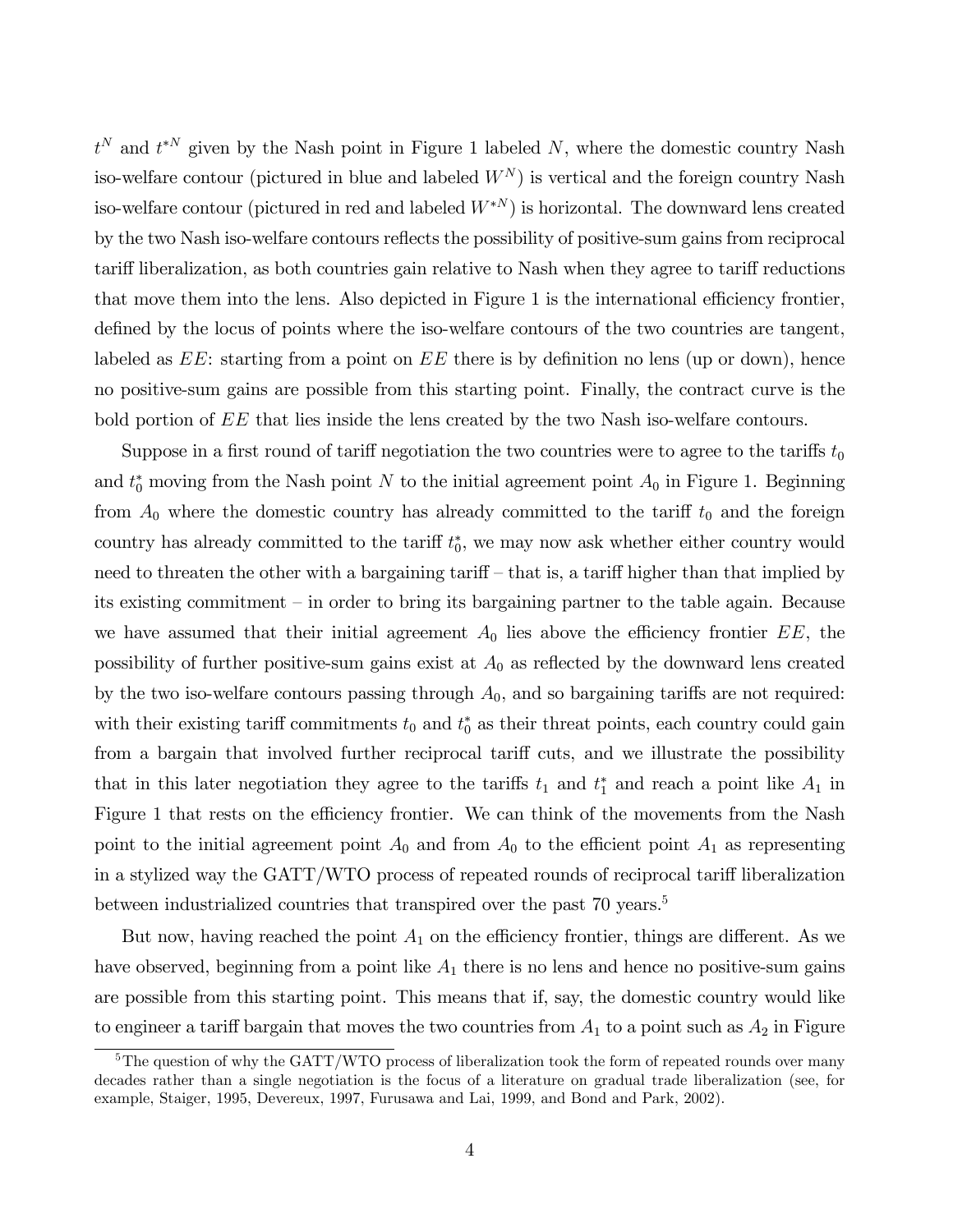1 that is more favorable to the domestic country (and also efficient), the domestic country must resort to bargaining tariffs. For example, as Figure 1 illustrates, in the case where the foreign country is committed to a tariff of  $t_1^*$  or lower, the domestic country must be able to impose a bargaining tariff of  $t^B$  or higher in order to induce its desired (zero-sum) reallocation of the spoils from globalization.

A second answer applies to large developing countries such as the BRICS (Brazil, the Russian Federation, India, China and South Africa) that were mostly inactive during earlier episodes of reciprocal liberalization but have now grown to a size where their markets and protection matters. This has created a "latecomer's" problem: efficiency gains from reciprocal tariff liberalization are likely available for these countries, but industrialized countries that have already engaged in reciprocal tariff liberalization with each other and now have low levels of protection have little left to offer these countries in reciprocal tariff bargaining. Here again, given existing U.S. tariff commitments, the threat of bargaining tariffs is needed to induce these countries to reduce their tariffs.<sup>6</sup> This can also be understood heuristically with the aid of Figure 1, by imagining that in a first phase the domestic and foreign country comprise essentially the entire world trading system and bargain to the point  $A_1$  on the efficiency frontier as described above. But then, in a second phase, a second large foreign country enters the world trading system, with its tariff unconstrained by previous commitments. In terms of Figure 1, it is then as if in this second phase, by their previous negotiations the domestic and original foreign country have their tariffs constrained at the level now represented by  $t_1$  while the new foreign country is free to set its best-response tariff  $t^*$ <sup>R</sup> (not pictured) where its iso-welfare contour is tangent to the horizontal line through  $t_1$ . As Figure 1 suggests, if the new foreign country constitutes a sufficiently large part of the world trading system, the domestic and original foreign country must resort to bargaining tariffs if they wish to engage in tariff negotiations with the new foreign country that can lead to bargaining outcomes on the contract curve (i.e., that leave them better off than at their unconstrained Nash point with the new foreign country).<sup>7</sup>

 $6B$ agwell and Staiger (2014) define the latecomer's problem and describe a possible approach to this problem which would employ GATT Article XXVIII renegotiations in the context of the Doha Round to achieve bargaining tariffs against latecomers while maintaining MFN and reciprocity (see also note 17). The difference is that their approach to the latecomerís problem would stay within the rules-based system and hence not allow the exercise of U.S. bargaining power. Beyond the latecomerís problem, there are also unique trade policy issues raised by the nature of China's economy which echo concerns raised in the 1980's about Japan's unique economic system.

<sup>&</sup>lt;sup>7</sup>If we think of this new foreign country as representing in a heuristic way the arrival of the BRICS, then our assumption that their tariff levels are unconstrained by previous GATT/WTO commitments is to the first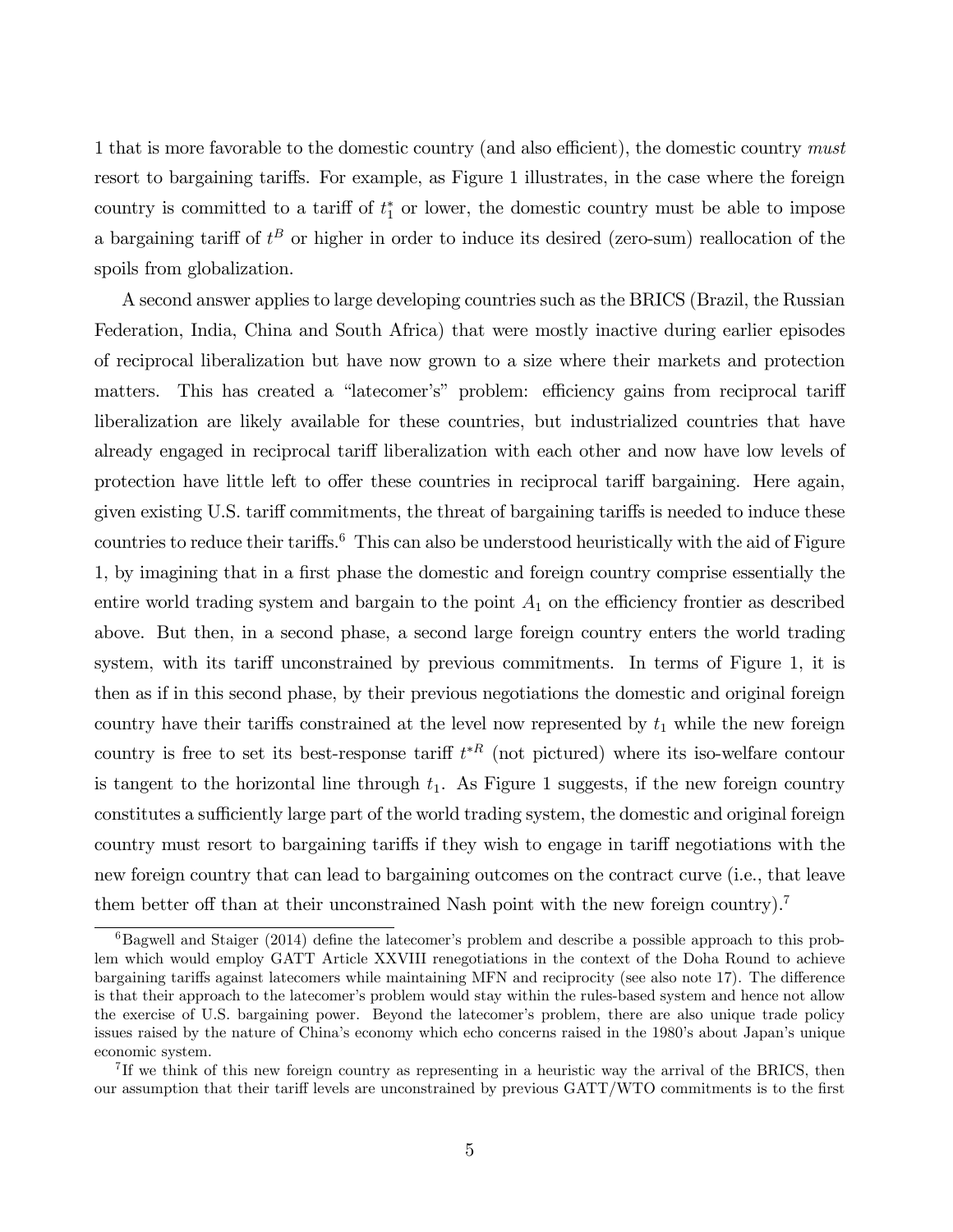But why choose countries with which the United States runs large bilateral trade deficits to be the targets of its bargaining tariffs?<sup>8</sup> For U.S. bargaining tariffs to succeed in rebalancing the terms of existing trade agreements in favor of the United States, it must be the case that U.S. bargaining partners cannot muster as strong a threat of their own. Bilateral trade imbalances can serve as a possible metric for identifying potential bargaining partners where U.S. bargaining tariffs could have the intended effect.

Consider a simple thought experiment where three symmetric countries are engaged in a triangular "clockwise" trade pattern, with country A exporting a large volume of some good to country B, country B exporting a large volume of some good to country C, and country C exporting a large volume of some good to country  $A$ , and where only an insignificant amount of "counterclockwise" trade goes the other way around the triangle. Then country A runs a bilateral trade surplus with country B, country B runs a bilateral trade surplus with country C, and country C runs a bilateral trade surplus with country A.

Let us assume that each country has access to import tariffs but no export policies, and that in the initial situation the three countries have cooperated and signed a free trade agreement. Country C receives large gains from the tariff commitments made by A not to impose a tariff on the large clockwise imports from  $C$ , and gives virtually nothing back to  $A$  with the tariff commitments it makes not to impose a tariff on the insignificant counterclockwise imports from A. By choosing country  $C$  as the target of its bargaining tariff when attempting to renegotiate the existing trade agreement, country A can exploit the asymmetric bargaining position provided by its large bilateral trade deficit with country C. Its threat to impose noncooperative tariffs on country  $\ddot{C}$ 's imports could coerce country  $\ddot{C}$  into giving up virtually all the joint gains from their bilateral tariff commitments, a bargaining feat that country A could not replicate if it tried the same tactic on country B (with whom country A runs a large trade surplus).

The upshot, then, is that rather than interpreting recent U.S. trade actions as reflecting the view that (i) trade is a zero-sum game and that (ii) bilateral trade deficits signify trading partners with whom the United States loses from trade, we can make progress in interpreting

order a reasonable approximation except possibly for the case of China, which did agree to meaningful tariff commitments as part of its 2001 accession to the WTO. But even for China, this assumption is arguably not unreasonable, as it is unlikely that the tariff concessions that China was asked to make as its initial terms of entry into the WTO fully reflected anticipation of its rapid post-entry growth in the world trading system.

<sup>8</sup>We take this feature of recent U.S. trade actions as a given, but there is of course the question of whether these trade actions do in fact threaten bargaining tariffs consistently against countries with which the United States runs large bilateral deficits  $-\sigma r$  whether instead it is only that the United States consistently claims that the countries that it threatens are running large bilateral trade surpluses with the United States.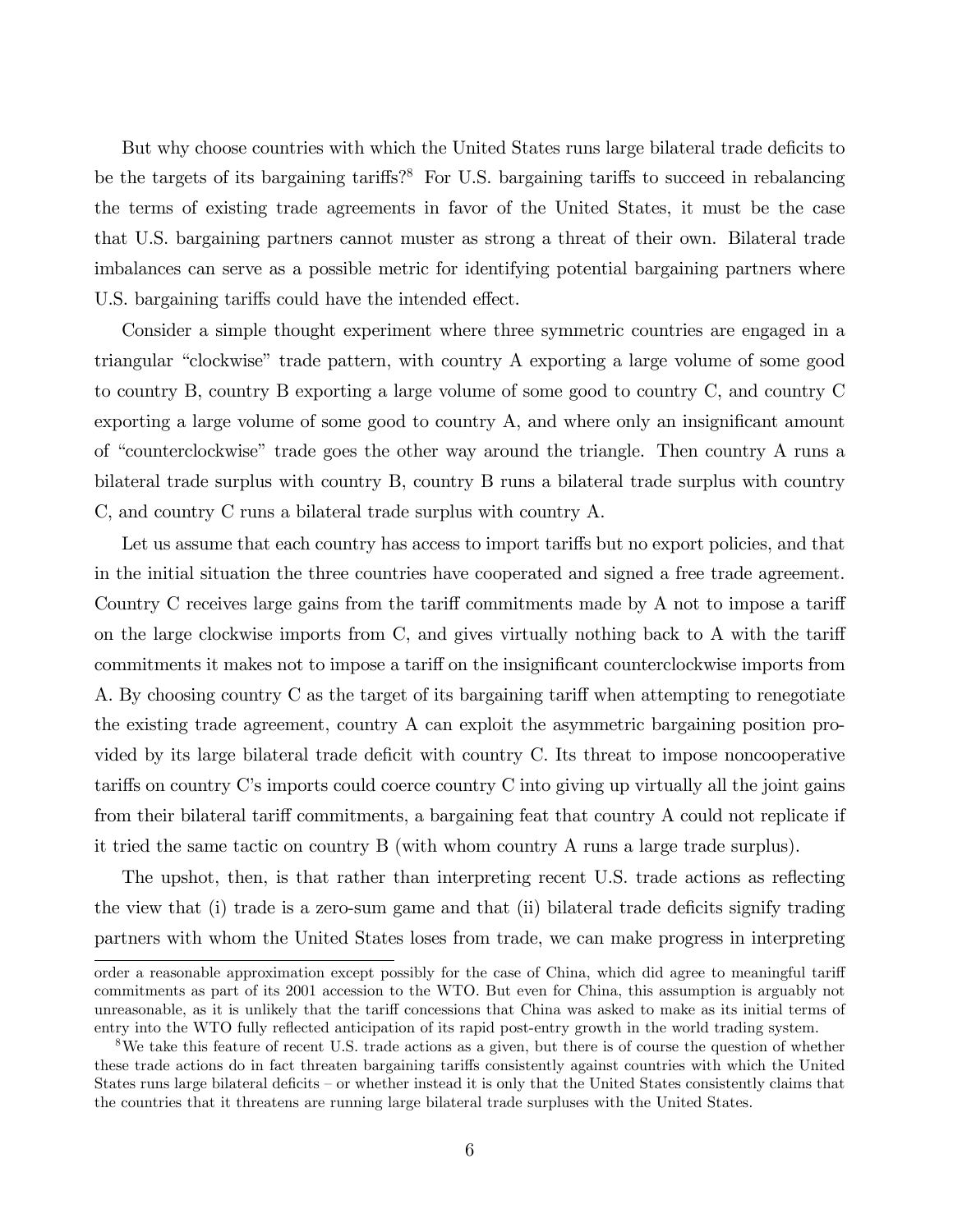these actions if we see them slightly differently, as arising from a view that  $(i)$  negotiating further trade agreements is a zero-sum game (or subject to the latecomer's problem) and that (ii) bilateral trade deficits signify trading partners with whom U.S. bargaining tariffs create the strongest threat point.

#### 4. Hegemonic Transition and the Rules-Based Multilateral System

If one accepts that there is an underlying meaning to recent U.S. trade actions, then this raises a further question: Why are these trade actions and the trade wars that they have initiated happening now?

In 1947, the United States was the unquestioned hegemon of the world economy and played a central role in the creation of the GATT (Irwin, Mavroidis and Sykes, 2011). Below we describe how it can be in the enlightened self-interest of a sufficiently dominant hegemon to provide support for a rules-based system that limits its ability to exercise power. But the flip side is also true: as the dominance of the hegemon wanes, this support can erode, precipitating the collapse of the rules-based system until another sufficiently dominant hegemon rises to take its place. From this perspective, the decline in U.S. support for the  $WTO -$  which arguably began well before the current administration  $-\text{ could reflect in part its declining hegemonic}$ status.<sup>9</sup>

The potential impact of the decline and ascent of hegemons on the world trading system is illustrated in a stylized way in Figure 2, which depicts a hypothetical hegemonic transition between two countries, which for purposes of illustrating the broad ideas we refer to as the United States and China. With time on the horizontal axis running from left to right, Figure 2 shows the payoffs of the United States and China under rules-based and power-based regimes over four phases, as the relative power positions of the two countries evolve with faster relative growth in China.

To understand the equilibrium in Phase I under U.S. hegemony (and by symmetry in Phase IV, China Hegemony), recall from Section 2 that a commitment to MFN and reciprocity dilutes the exercise of power. This commitment clearly benefits the weak, but paradoxically it can also be valuable for powerful countries, precisely when they are at their most powerful. This is

<sup>&</sup>lt;sup>9</sup>In fact, one could argue that evidence of power-based bargaining could already be seen in the strategy used by the major players in the GATT Uruguay Round to deal with "holdouts" in creating the WTO, namely, withdrawing from GATT and acceding to the newly formed WTO (see Posner and Sykes, 2014).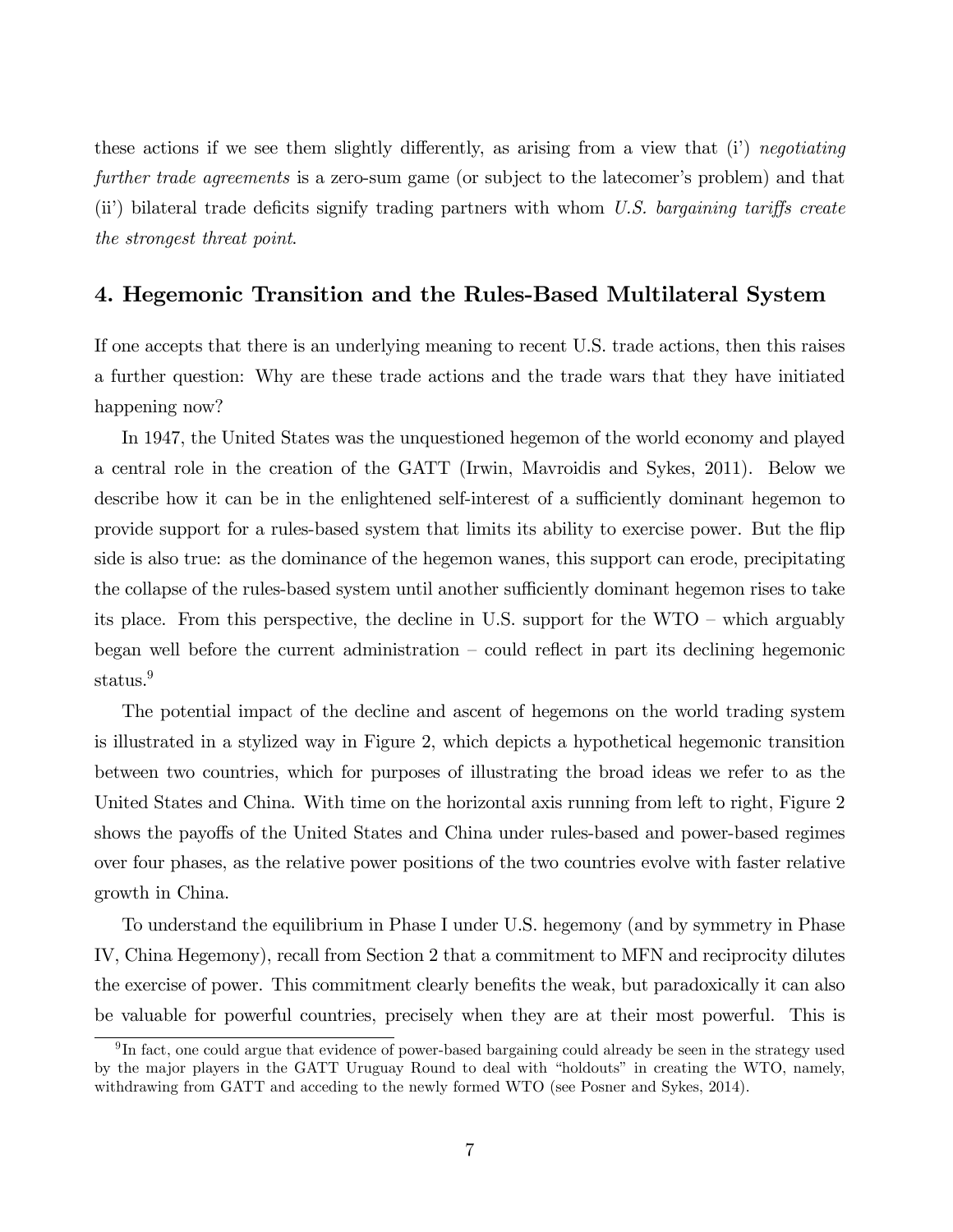because as hegemons, such countries face the greatest difficulty committing not to exploit the weak ex post, once the bargaining has begun and the latter are trapped by relationship-specific sunk costs or become vulnerable to exclusion from trade deals between the hegemon and other weak countries. And in the absence of this commitment, the weak can credibly stay away from the bargaining table, depriving the strong of any gains from trade bargaining. By providing a commitment technology to restrain the strong, the rules-based system encourages participation of a broader set of countries in the global economy, to the benefit of both the most powerful countries and the weak countries.<sup>10</sup>

This last feature is puzzling. After all, could not even the weakest of countries expect to gain some value from participating in power-based trade negotiations with a powerful country? And if so, why then would a hegemon need to commit to rules that constrain its bargaining power in order to ensure participation of the weak? The answer to these questions lies in the distinction between ex-ante and ex-post threat points, and the insight that bargaining outcomes hinge on ex-post threat points while participation decisions depend on ex-ante threat points as well.

The ex-post threat point is what a country can get by walking away from an ongoing bargain and entering into a noncooperative Nash relationship with its trading partner(s). A hegemon engaged in power-based bargaining with a weak country can likely strike a deal that pushes that country very close to its ex-post threat point. The ex-ante threat point is what the country can get in the noncooperative Nash equilibrium if the plans for a bargain never get off the ground. If a countryís participation in an ongoing bargain worsens its threat point, because for example it becomes trapped by relationship-specific sunk costs that are incurred while the bargaining is ongoing in anticipation of a final agreement, then the country's ex-post threat point will be worse than its ex-ante threat point. And in this case, a weak country, expecting to receive very close to its ex-post threat point from a power-based bargain with a sufficiently dominant hegemon, could rationally anticipate that it will be hurt relative to its ex-ante threat point if it agrees to participate in power-based bargaining with the hegemon, and it could on this basis

<sup>10</sup>See Bagwell and Staiger (1999), Bagwell, Staiger and Yurukoglu (2018), Goldstein and Gowa (2002) and McLaren (1997). Bagwell and Staiger and Goldstein and Gowa describe the participation benefits of a rulesbased system in the context of McLarenís anticipatory sunk-cost model of trade negotiations (see Winters, 1984, and Freund and McLaren, 1999, for evidence in support of anticipatory sunk investments in the context of trade negotiations). Bagwell, Staiger and Yurukoglu find that the threat point of weaker countries is substantially impacted by multilateral bargaining externalities and worsens if those bargains do not abide by MFN.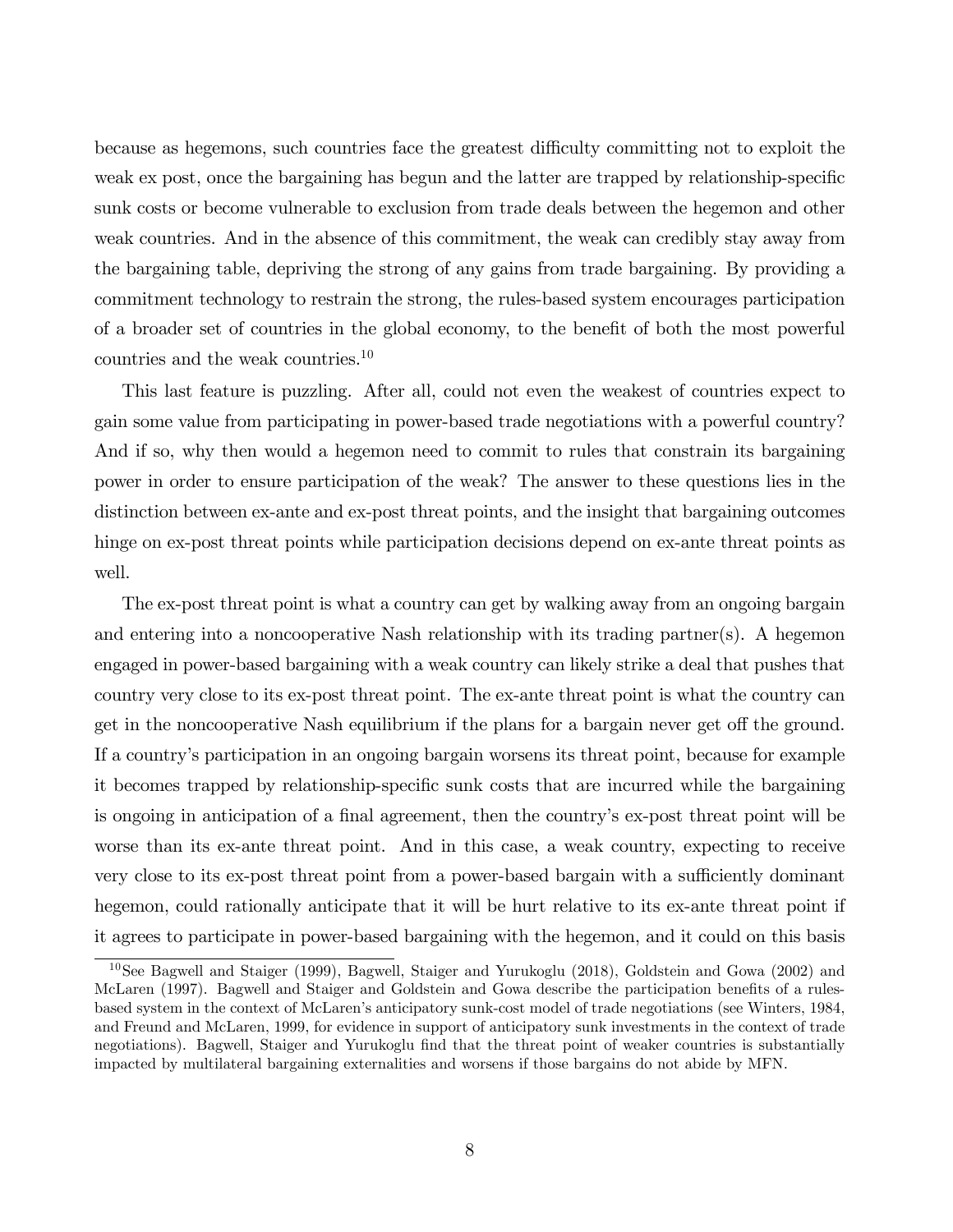rationally decide against participation.<sup>11</sup>

The implications of these considerations are illustrated in Figure 2. In the U.S. Hegemony phase, the countries would be stuck in a noncooperative Nash equilibrium under a power-based regime, with the weak country (China) refusing to participate in power-based negotiations for the reasons discussed above. This is reflected in Figure 2 by the fact that in the U.S. Hegemony phase the payoff to China under power-based bargaining (dashed red line), while above China's ex post once-the-bargaining-has-begun Nash payoff (dash-dotted thin red line), is below its ex ante Nash payoff (thin red line), that is, below the payoff China could expect if it simply stayed away from the bargaining table and never let the bargaining process get off the ground; and so the payoffs for the two countries under a power-based regime would be their (ex ante) Nash payo§s (thin blue line for the United States, thin red line for China). Figure 2 also shows the rules-based payoff for each country, which is independent of relative power positions and depicted above the Nash payoffs, reflecting the positive-sum gains from bargaining. The rulesbased payoff is the same across all phases of the hegemonic transition (and hence a horizontal line), and for simplicity we depict the rules-based payoffs of the United States and China as the same (green line). In the U.S. Dominance phase, the payoff to China under power-based bargaining (thick red line) is now above China's ex ante Nash payoff (thin red line), and so China is willing to participate in power-based bargaining with the United States; and initially, at the border between the U.S. Hegemony and U.S. Dominance phases, the United States payoff (thick blue line) captures all the gains from the bargain relative to the ex ante Nash payoffs. The power-based payoffs of the two countries converge at the border between U.S. Dominance and China Dominance where the two countries are equally powerful, and then the payoffs of the United States and China play mirror image roles, as we move through the China Dominance phase and finally to the China Hegemony phase.<sup>12</sup>

 $11$ In the case of multilateral bargaining externalities of the kind emphasized by Bagwell, Staiger and Yurukoglu (2018), weaker countries would need to coordinate their decision not to participate in power-based trade bargaining with a hegemon: in the absence of such coordination, a single weak country acting alone and taking the participation decisions of all other countries as given would then take the ex-ante threat point as given and (in the absence of other reasons for differences between ex-ante and ex-post threat points such as sunk investments) also as its ex-post threat point, and would then always choose to participate.

 $12$ That the power-based payoffs of the two countries converge to their rules-based payoffs at the border between U.S. Dominance and China Dominance in Figure 2 reflects an assumption that power-based and rules-based bargaining are equally efficient. If, as we argue in section 5 is likely to be the case, rules-based bargaining is more efficient than power-based bargaining, then at the border between U.S. Dominance and China Dominance in Figure 2 the power-based payoffs of the two countries  $-$  and hence the intersection of the thick blue and red lines – would lie below the rules based payoffs, introducing an interval of rules-based regime around the symmetric power case. We return to consider this case in section 5.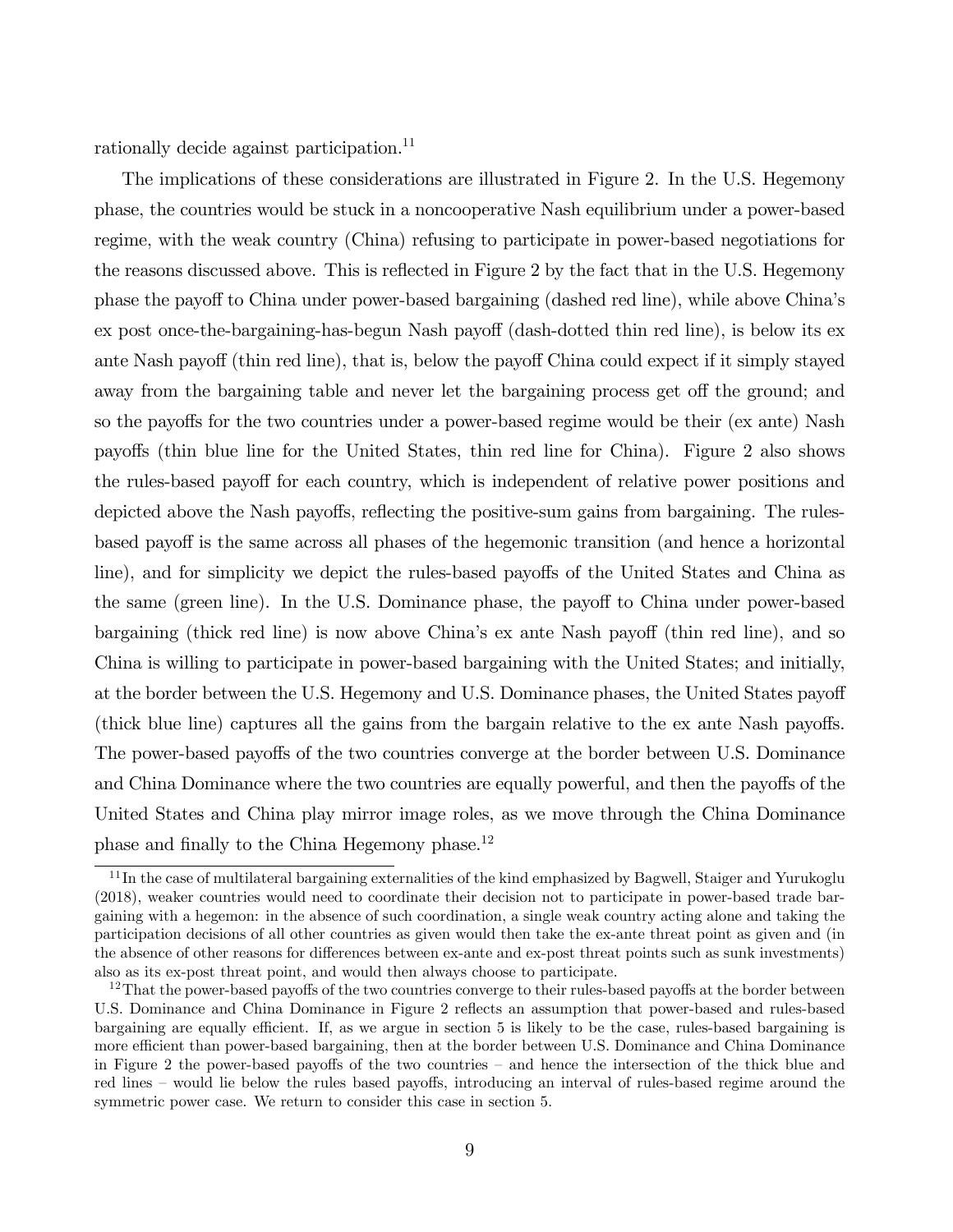Under the assumption that the relatively more powerful country chooses whether it will subject itself to rules that constrain its power, the thick solid lines in Figure 2 display the equilibrium payoffs of each country under the equilibrium regime choices in each phase.<sup>13</sup> The equilibrium regime choice for each phase is determined by picking the regime, rules-based or power-based, that delivers the highest payoff for the relatively more powerful country in that phase. In equilibrium, under both regimes bargaining will occur, and countries will reach the international efficiency frontier; the difference across regimes is where on the frontier countries will end up.

In the U.S. Hegemony phase, the United States chooses to tie its hands in a rules-based regime. During this phase, the weak country (China) can credibly threaten not to bargain with the United States in the absence of rules, and hence the United States must rely on rules to induce Chinaís participation. In the U.S. Dominance phase, the United States does better in a power-based regime than a rules-based regime and chooses to withdraw support from the rulesbased regime and escape from the constraints of the rules-based system that it once created. During this phase, China would like to threaten not to bargain with the United States in the absence of rules, but unlike in the U.S. Hegemony phase this threat is not credible, and hence the United States does not need to rely on rules to induce China's participation. The remaining phases are then mirror images of the Örst two phases just described. In the China Dominance phase, China now does better in a power-based regime than a rules-based regime and chooses not to support a rules-based regime. And finally, in the China Hegemony phase, China chooses to tie its hands in a rules-based regime.

The duration of the phases in Figure 2 is not exogenously determined but will depend on the policy choices of the countries to the extent that those policy choices determine their relative growth rates. China clearly has an incentive to accelerate the transition from U.S. Dominance to China Dominance, suggestive of the pro-active industrial policies adopted under the China 2025 program. In contrast, the United States has an incentive to prevent or at least delay the transition, suggesting an added rationale for the trade and investment restrictions it is imposing on China. In any case, to the extent that the waning U.S. support for the rules-based multilateral system can be attributed to changing relative dominance, it is not likely to be a

<sup>&</sup>lt;sup>13</sup>Our assumption that the relatively more powerful country determines the regime can be formalized in a 2-stage game in which, in stage 1, the more powerful country decides whether or not to commit to rules for bargaining, and then in stage 2, the more powerful country invites the weaker country to bargain, an invitation that the weaker country can either accept or decline.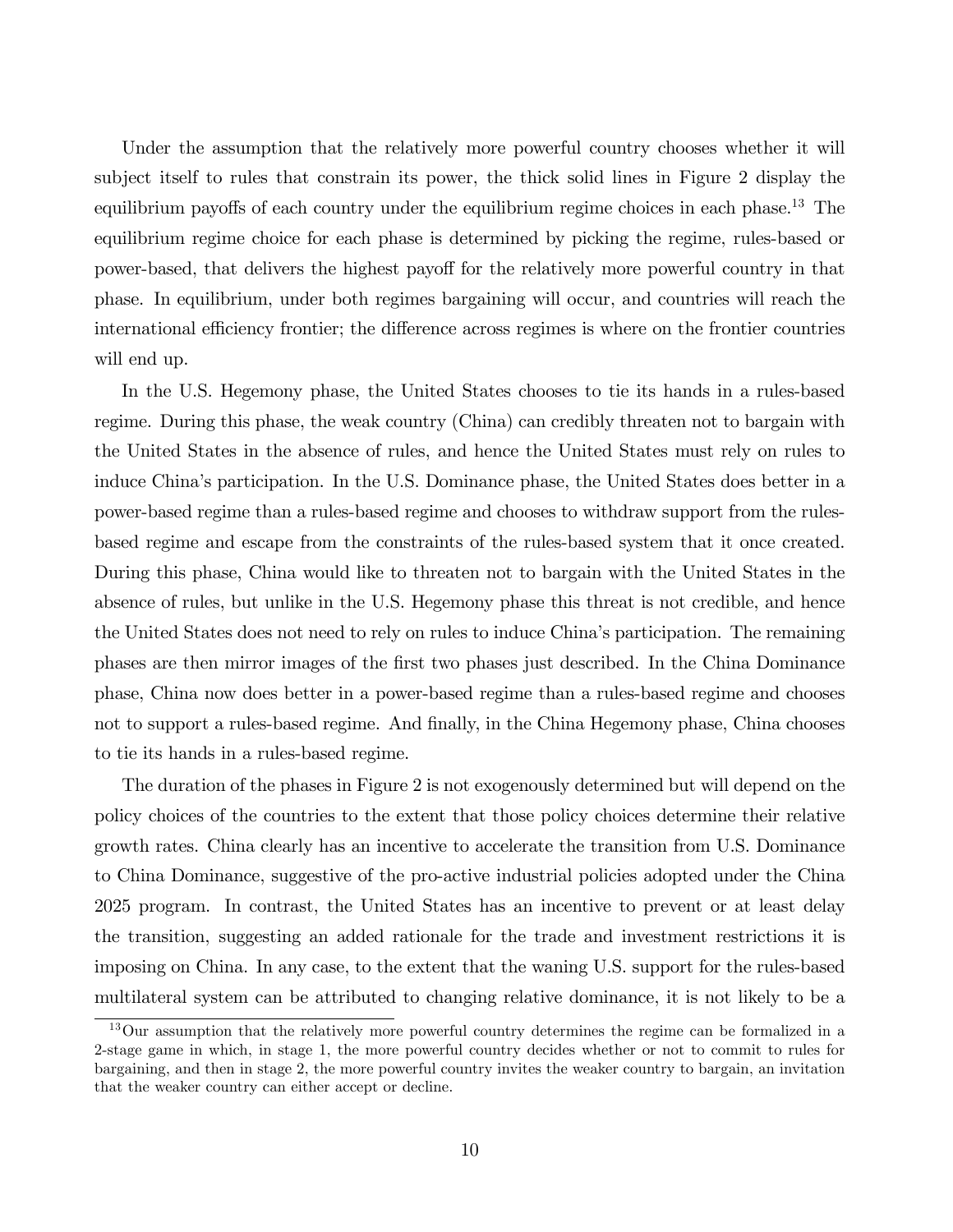temporary phenomenon that will be reversed at the end of the current administration.

#### 5. Losing the Benefits of the Rules-Based System

Sections 3 and 4 have provided a partial rationale for recent U.S. trade actions. However, this rationale relies on what is essentially a myopic logic. Apart from MFN and reciprocity, reputational considerations and basic norms of cooperation are also important features of the rules-based system. The recent U.S. trade actions have put all these features at risk, and their destruction could cause lasting and irreversible damage to the existing rules-based system. These U.S. trade actions could be short-sighted even from a purely U.S. perspective once these additional dimensions are considered.

Consider, for example, the thought experiment in Section 3. There we focused on the possibility that country A would break from the norms under an existing agreement and use bargaining tariffs against its "weaker" trading partner, i.e. the trading partner with which it runs a bilateral trade deficit. But once country A does this, it may become acceptable for its bargaining partners to resort to the same strategy: other countries' efforts could shift from seeking exemptions from U.S. actions to imitating these actions. And if this happens, any initial bargaining advantage that country A enjoys from being the first to exploit this strategy would quickly erode. In fact, the ability to maintain any cooperation at all might be put in jeopardy because of the multilateral enforcement issues that arise in this setting.<sup>14</sup>

The hegemonic transition in Section 4 assumed that China's optimal actions when it achieves hegemon status are completely independent of U.S. actions today. But the U.S. breaking of rules today could damage the reputation of the multilateral trading system and make it more difficult for a future hegemon to reintroduce a commitment mechanism tomorrow. The result could be a period of China Hegemony without the benefit of an effective rules-based system, which would be costly for the United States, as shown in Figure 2.

Other costs are likely to arise from undermining the central WTO rules as well. MFN and reciprocity can mitigate strategic behavior and the bargaining frictions that can accompany such behavior, and in this way can help to speed up the bargaining process and avoid inefficient bargaining outcomes. In this regard, Curzon (1966, p 74) comments on the striking lack of strategic behavior in early GATT negotiating rounds, noting that the presumption of balance

 $14$ See Maggi (1999).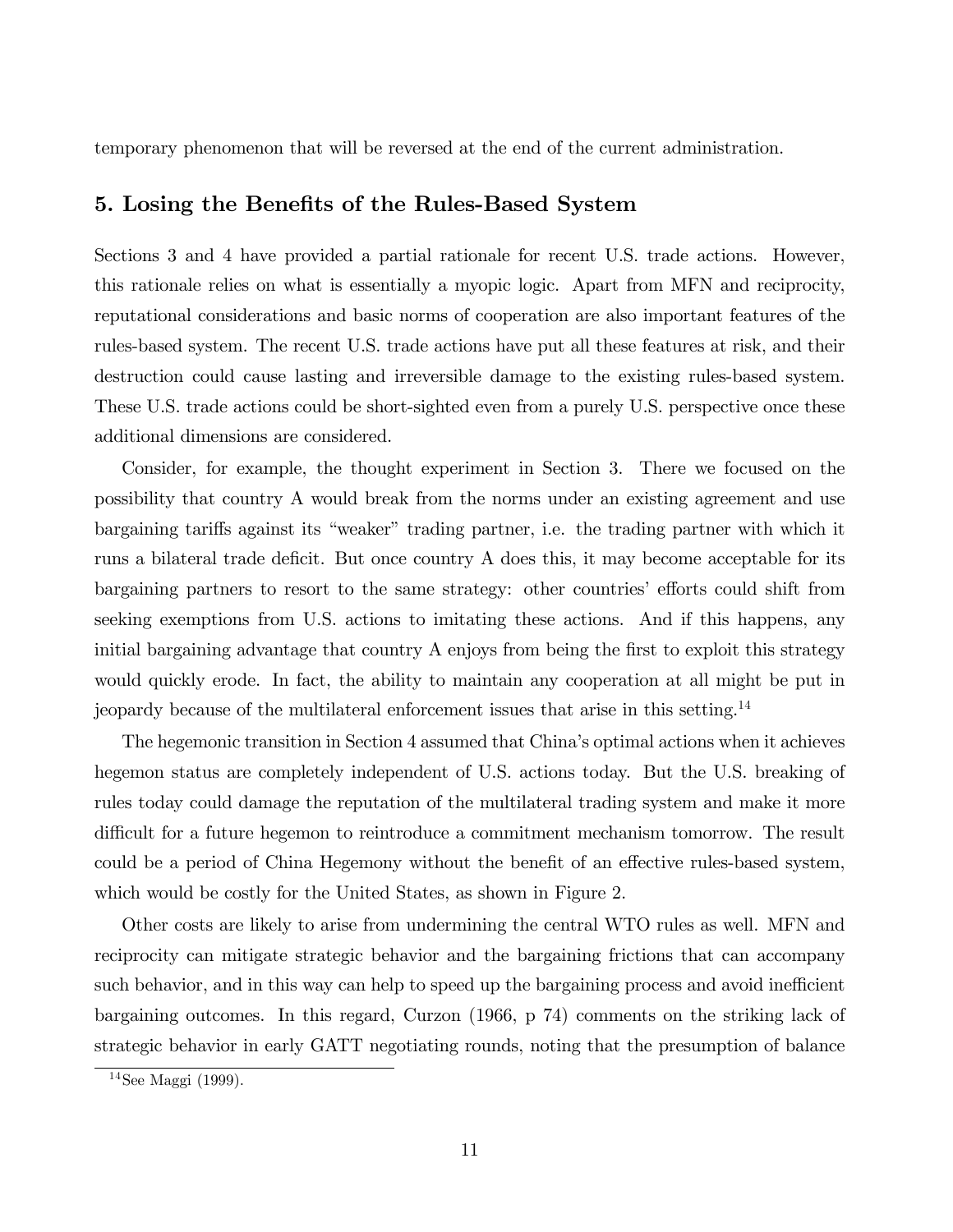in the terms of the bargain implied by reciprocity creates "a much better negotiating climate than the opposite trend which was a feature of the classical bilateral negotiations. Then, everyone put forward very low offers with the intention of increasing gradually if the bargaining proved profitable. A country never knew, however, when it had reached the maximum its partner was willing to concede." And according to an early GATT report (ICITO, 1949, p. 10), combining reciprocity and MFN together in a multilateral negotiating round "produced a technique whereby governments, in determining the concessions they are prepared to offer, are able to take into account the indirect benefits they may expect to gain as a result of simultaneous negotiations between other countries, and whereby world tariffs may be scaled down within a remarkably short time.<sup>"15</sup> By contrast, there is ample historical evidence that the use of bargaining tariffs leads to outcomes far away from those that might be considered desirable or efficient: for example, Wallace  $(1933, p 630)$  provides an account of the disappointing European experience with bargaining tariffs during the second half of the 19th century.<sup>16</sup>

The evidence that WTO rules enhance the efficiency of tariff bargaining relative to what might occur absent these rules also has implications for the hegemonic transition described in Figure 2, because Figure 2 reflects an assumption that power-based bargaining and rules-based bargaining are equally efficient. In Figure 3 we depict the implications of the relative efficiency of rules-based bargaining for our hegemonic transition analysis. Now the power-based payoffs of the two countries converge to a point below their rules-based payoffs at the border between U.S. Dominance and China Dominance, reflecting the inefficiency of power-based relative to rules-based bargaining and the associated loss of joint surplus under the former. This has two implications. First, it extends the U.S. Hegemony and China Hegemony phases under which the rules-based system is the equilibrium regime choice. And second, it introduces an additional interval of time in the U.S. Dominance and China Dominance phases where the two countries are relatively symmetric during which the rules-based system is again the equilibrium regime choice. Together these two implications shrink the periods of time during which a power-based regime might look attractive to a dominant country. The upshot is that the more efficient is

<sup>15</sup>See Schwartz and Sykes (1997) and Bagwell and Staiger (2005, 2010, 2016, 2018a) for theoretical treatments of these benefits from reciprocity and MFN, and see Bagwell, Staiger and Yurukoglu (2018, 2019) for related empirical evidence.

 $^{16}GATT/WTO$  rules can also be seen to facilitate a "shallow" approach to liberalization that allows governments to target their commitments to the source of the international inefficiency (insufficient market access) and that therefore minimizes conflicts with notions of national sovereignty (see Bagwell and Staiger, 2001, 2018b). To the extent that such conflicts are undesirable when they are avoidable, this points to a further cost from undermining the central WTO rules.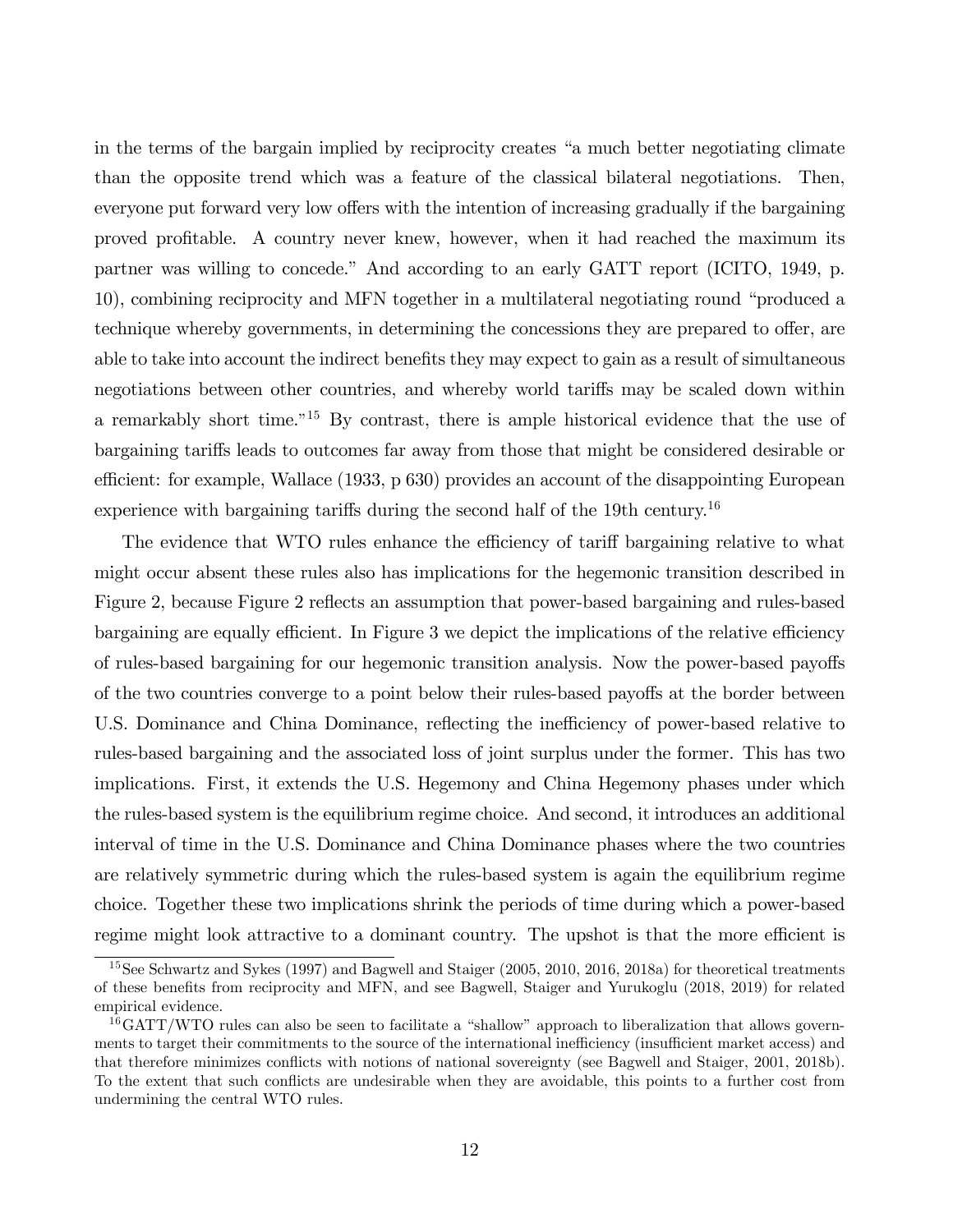rules-based bargaining relative to power-based bargaining, the more likely it is that U.S. trade actions that undermine the rules-based system will ultimately be viewed as short-sighted.

#### 6. Conclusion: The Enlightened Self-Interest of a Declining Hegemon

The increasing symmetry in the size of countries and asymmetry in the protection of major trading partners may be prompting the United States to resort to bargaining tariffs. At the same time, the declining relative importance of the United States in the world economy may have reduced its need to reassure trading partners by committing to rule-based trade negotiations, and increased its incentive to delay hegemonic transition.

While these considerations provide a possible rationale for recent U.S. trade actions, a less myopic view of their consequences would dictate greater U.S. restraint. First, if other countries follow the U.S. example, and take similar actions, then the United States will likely lose any benefits from its actions, and multilateral trade cooperation itself could end up being the casualty. Second, to the extent that U.S. actions ináict permanent damage to the rules-based system, the United States may ultimately suffer from the absence of restraints on the actions of a future hegemon.

There is also a further consideration if U.S. trade actions are, or in the future might be, motivated not just by the international bargaining power considerations we have emphasized but by domestic concerns. For example, the United States might wish to alleviate adjustment costs or distributional effects by limiting trade, temporarily or durably, in certain import competing sectors to levels below those implied by its existing tariff commitments. The GATT/WTO was designed to accommodate these types of pressures without the rules-based system being undermined. Members can take short-term safeguard action (under Article XIX of GATT 1994) or make long-term changes in existing commitments through Article XXVIII renegotiations  $$ which are built on the threat point of reciprocal withdrawal of previously negotiated tariff commitments. If it so desired, the United States could enter into Article XXVIII renegotiations with its impacted trading partners to raise its tariffs on selected products or industries, with the knowledge that if the negotiations broke down it would be allowed to raise those tariffs anyway, and its trading partners would be allowed to respond by raising their tariffs in a reciprocal fashion.<sup>17</sup> The provision of a framework that allows adjustments of tariff commitments to

<sup>17</sup>Article XXVIII renegotiations could also in principle be used, in combination with a further round of multilateral tariff negotiation, to reorient the existing pattern of negotiated tariff commitments, away from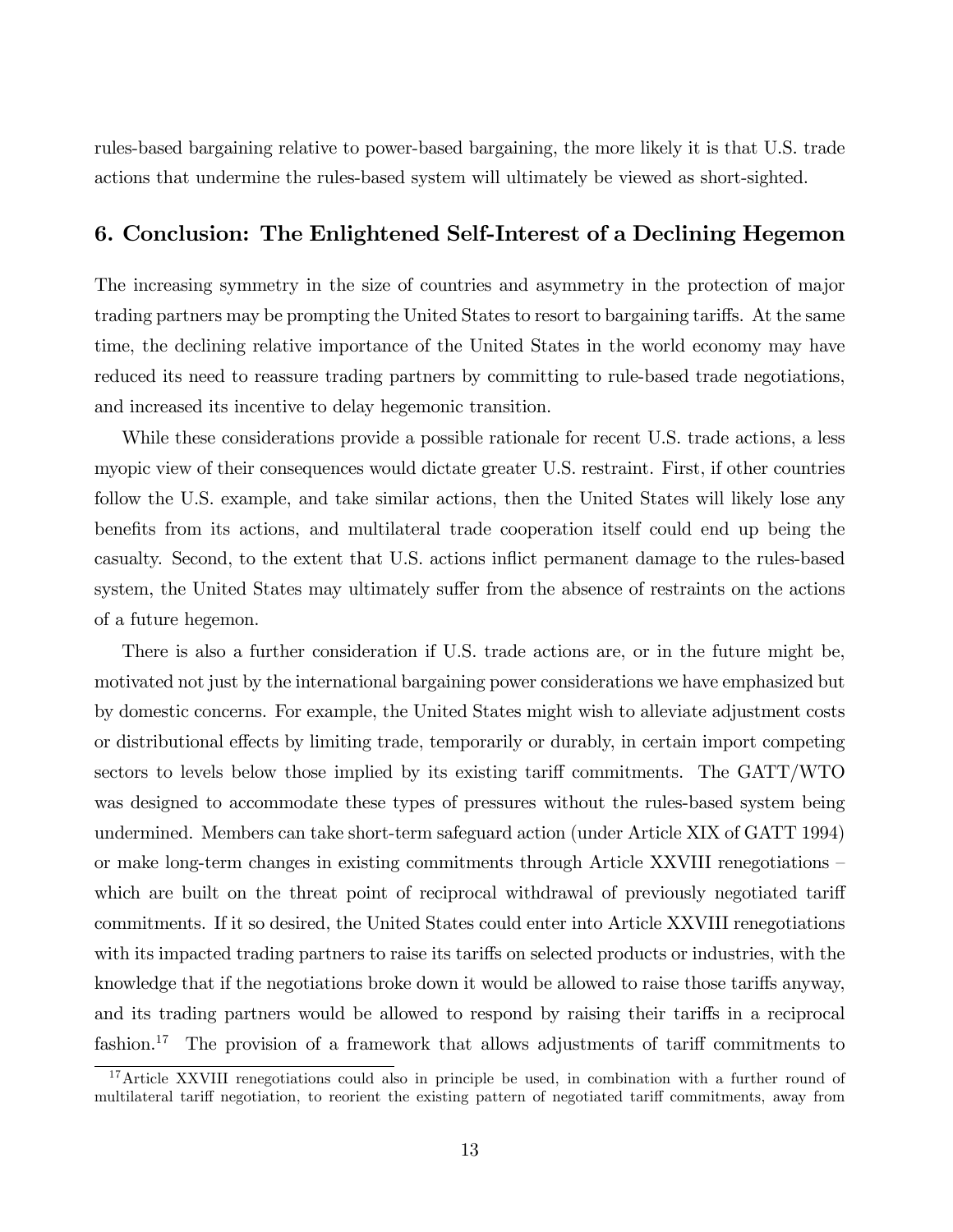proceed in an orderly manner in the face of changing circumstances is another strength of the existing rules-based system that current U.S. trade actions are placing at risk.

Finally, according to Figure 2, the payoff to the United States from power-based trade bargaining in the phase labeled China Dominance is smaller than the payoff from rules-based trade bargaining in the phase labeled China Hegemony. This raises a counter-intuitive and provocative possibility: if the rise of China cannot be avoided, then the United States might eventually be better off working to accelerate this rise, through the phase labeled China Dominance in Figure 2 and to the phase labeled China Hegemony. Of course, whether China is itself on an inexorable path through these phases is a major unknown, and there are important military and geopolitical concerns that go beyond the purely economic issues that we have considered here. But the broad themes that we have outlined do raise at least the possibility that the enlightened course of action for a declining hegemon could be to evade the Thucydides trap by facilitating rather than resisting a new hegemony.

#### References

- Bagwell, Kyle, Bown, Chad, and Robert W. Staiger (2016), "Is the WTO Passe?" Journal of Economic Literature 54(4): 1125-1231.
- Bagwell, Kyle, and Robert W. Stagier (1999), "An Economic Theory of GATT," American Economic Review 89(1): 215-248.
- Bagwell, Kyle, and Robert W. Stagier (2001), "Domestic Policies, National Sovereignty and International Economic Institutions," Quarterly Journal of Economics 116(2): 519-562.
- Bagwell, Kyle and Robert W. Staiger (2002), The Economics of the World Trading System, Cambridge, MA: The MIT Press.
- Bagwell, Kyle and Robert W. Staiger (2005), "Multilateral Trade Negotiations, Bilateral Opportunism and the Rules of  $GATT/WTO$ ," Journal of International Economics 67(2): 268-94.
- Bagwell, Kyle and Robert W. Staiger (2010), "Backward Stealing and Forward Manipulation in the WTO," Journal of International Economics, 82(1): 49-62.
- Bagwell, Kyle, and Robert W. Stagier (2014), "Can the Doha Round be a Development Round? Setting a Place at the Table," in Robert C. Feenstra and Alan M. Taylor (eds.), *Globalization in* an Age of Crisis: Multilateral Economic Cooperation in the Twenty-First Century, University of Chicago Press, January.

the pattern of tariff commitments that emerged under reciprocity from the historically dominant North-North tariff negotiations and in the direction of tariff commitments that would arise from reciprocal North-South negotiations, if that is what the United States and other industrialized countries desire. Bagwell and Staiger (2014) describe this possibility in the context of the Doha Round.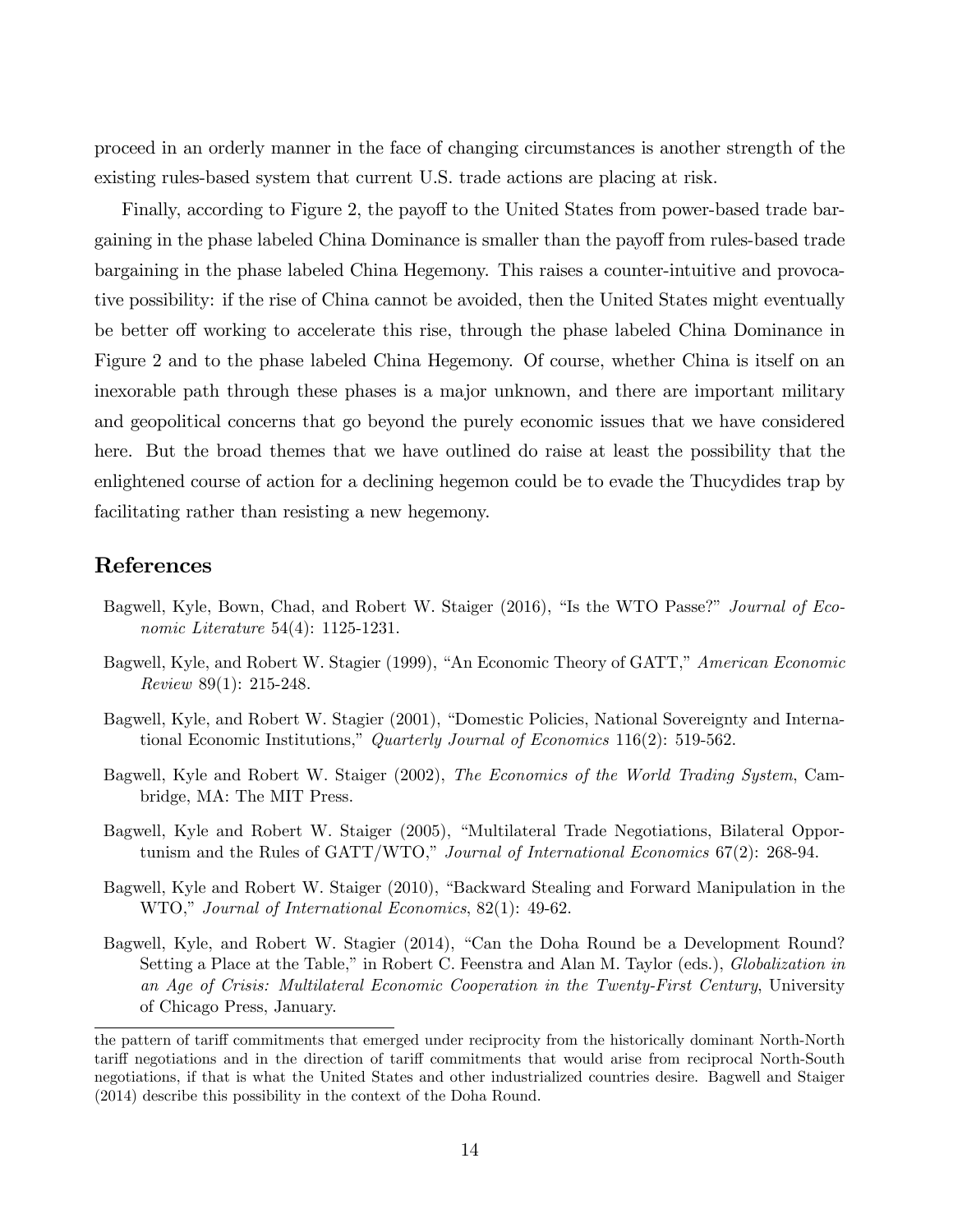- Bagwell, Kyle, and Robert W. Staiger (2016), "The Design of Trade Agreements," Chapter 8 in Bagwell and Staiger (eds) Handbook of Commercial Policy, Elsevier, December.
- Bagwell, Kyle and Robert W. Staiger (2018a), "Multilateral Trade Bargaining and Dominant Strategies," International Economic Review,  $59(4)$ : 1785-1824.
- Bagwell, Kyle, and Robert W. Staiger (2018b), National Sovereignty in an Interdependent World, in Lili Yan Ing and Miaojie Yu (eds.), *World Trade Evolution: Growth, Productivity and Employ*ment, Routledge, November.
- Bagwell, Kyle, Robert W. Staiger and Ali Yurukoglu (2018), "Quantitative Analysis of Multi-Party Tariff Negotiations," mimeo.
- Bagwell, Kyle, Robert W. Staiger and Ali Yurukoglu (2019), "Multilateral Trade Bargaining: A First Look at the GATT Bargaining Records," mimeo.
- Bond, Eric W. and Jee-Hyeong Park (2002), "Gradualism in trade agreements with asymmetric countries," Review of Economic Studies 69: 379-406.
- Curzon, Gerard (1966), Multilateral Commercial Diplomacy: The General Agreement on Tariffs and Trade and its Impact on National Commercial Policies and Techniques, Praeger: New York.
- Devereux, Michael (1997), "Growth, Specialization, and Trade Liberalization," *International Eco*nomic Review 38: 565-585.
- Freund, Caroline L. and John McLaren (1999), "On the Dynamics of Trade Diversion: Evidence from Four Trade Blocs," Board of Governors of the Federal Reserve System International Finance Discussion Papers Number 637, June.
- Furusawa, Taiji, and Edwin Lai (1997), "Adjustment Costs and Gradual Trade Liberalization," Journal of International Economics 49: 333-361.
- Goldstein, Judith, and Joanne Gowa (2002), "U.S. national power and the post-war trading regime," World Trade Review, Volume 1, Issue 2, pp. 153-170.
- Irwin, Douglas A., Mavroidis, Petros C. and Alan O. Sykes (2011), The Genesis of the GATT, Cambridge University Press.
- Interim Commission for the ITO (1949), The Attack on Trade Barriers: A Progress Report on the Operation of the General Agreement on Tariffs and Trade. Geneva, August
- Maggi, Giovanni (1999), "The Role of Multilateral Institutions in International Trade Cooperation," American Economic Review vol. 89, no. 1, March, pp. 190-214.
- McLaren, John (1997), "Size, Sunk Costs, and Judge Bowker's Objection to Free Trade," American Economic Review, June, 87(3), pp. 400-20.
- Posner, Eric A. and Alan O. Sykes (2014), "Voting rules in international organizations," Chicago Journal of International Law 15, 195.
- Ross, Wilbur (2017), "Most Favored Nation Rule Hurts Importers, Limits U.S. Trade," The Wall Street Journal, Opinion, May 25.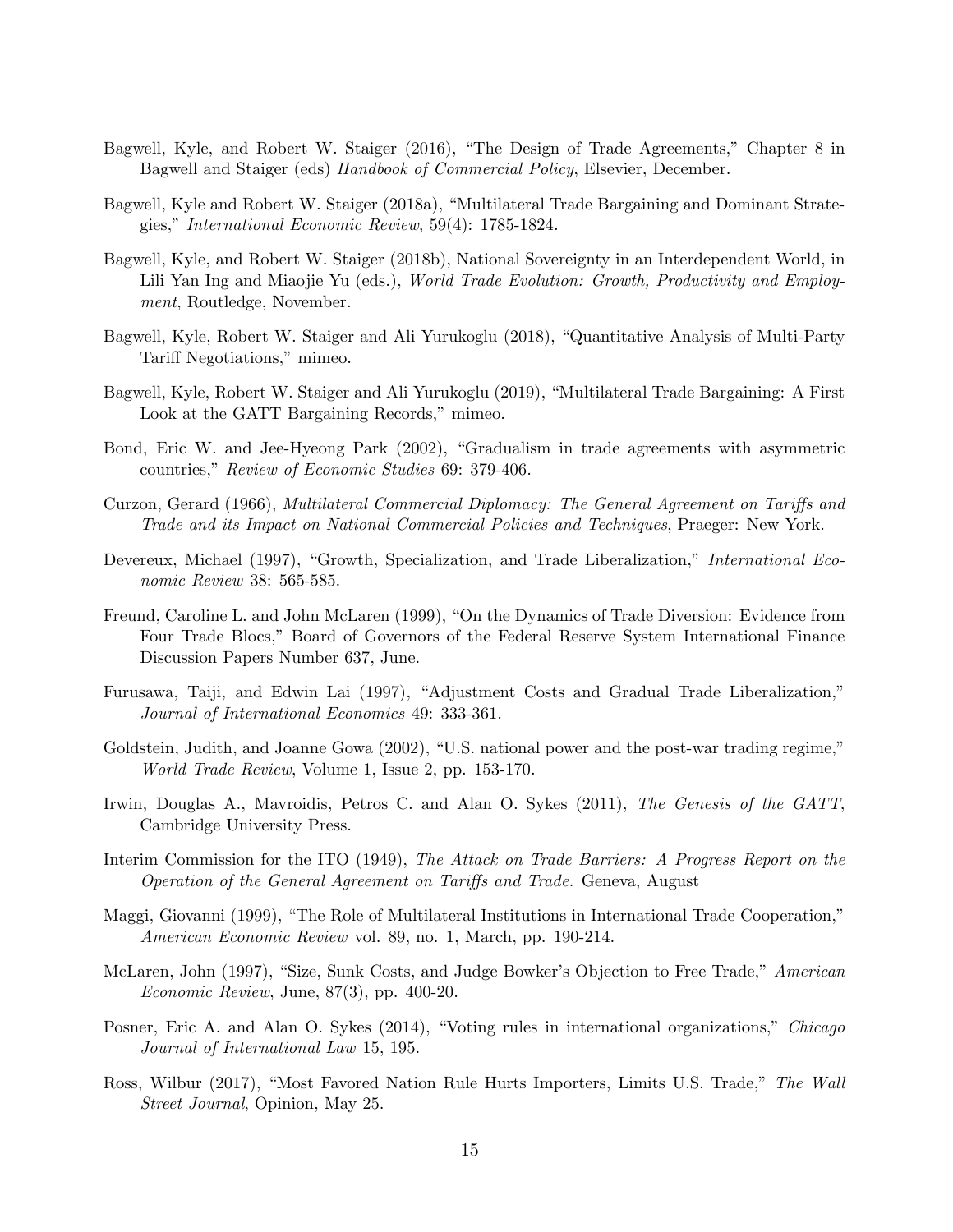- Schwartz, Warren F. and Alan O. Sykes (1997), "The Economics of the Most Favored Nation Clause," in Economic Dimensions in International Law: Comparative and Empirical Perspectives, edited by Jagdeep S. Bhandari and Alan O. Sykes, 43-79. Cambridge, UK: Cambridge University Press.
- Staiger, Robert W. (1995), "A Theory of Gradual Trade Liberalization," in Deardorff, A., Levinsohn, J., and Stern, R. (eds.) New Directions in Trade Theory, University of Michigan Press.

Wallace, Benjamin B. (1933), "Tariff bargaining," Foreign Affairs, pp. 621–33.

Winters, Alan L. (1984), "British Imports of Manufactures and the Common Market," Oxford Economic Papers 36, pp. 103-118.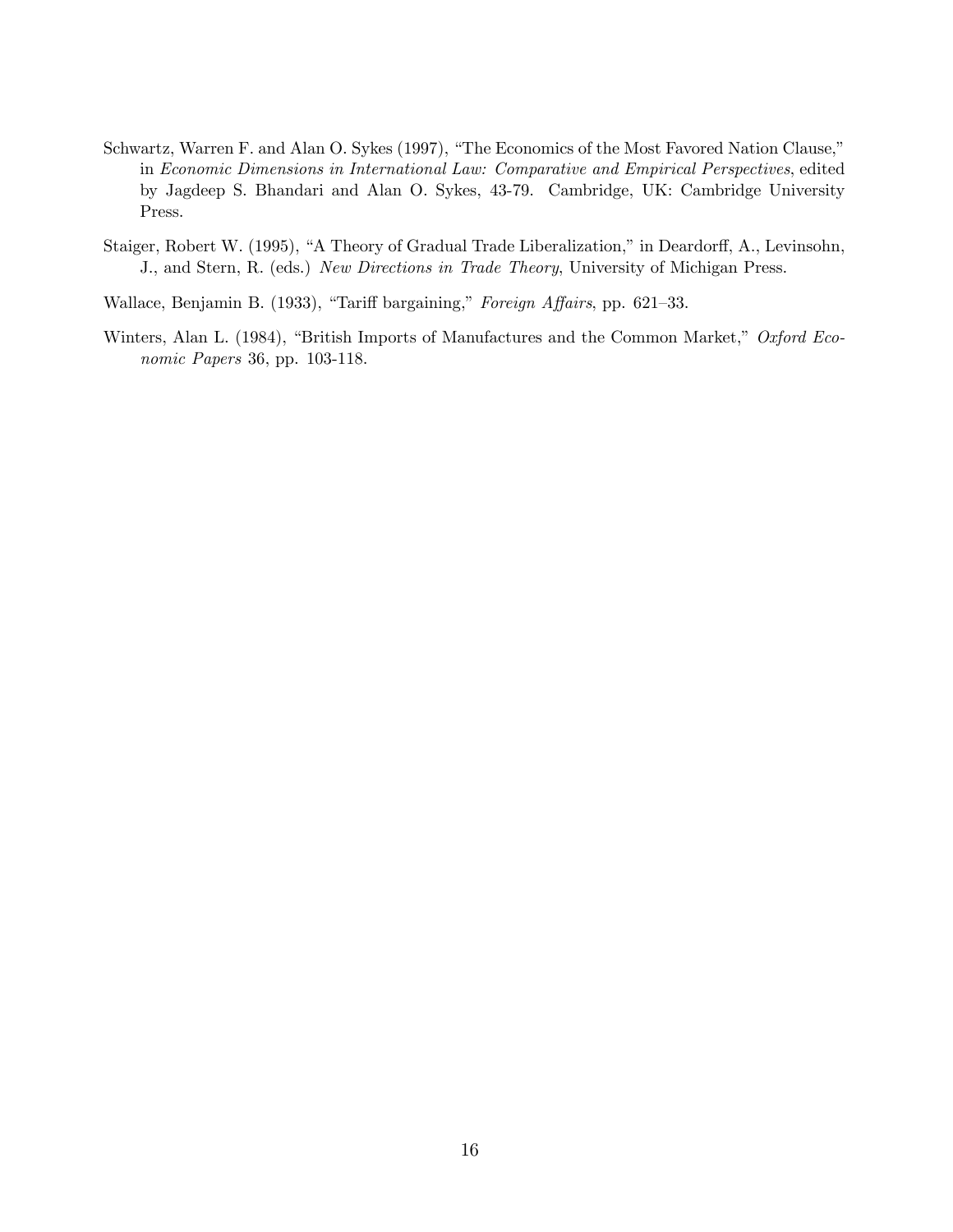

**Figure 1**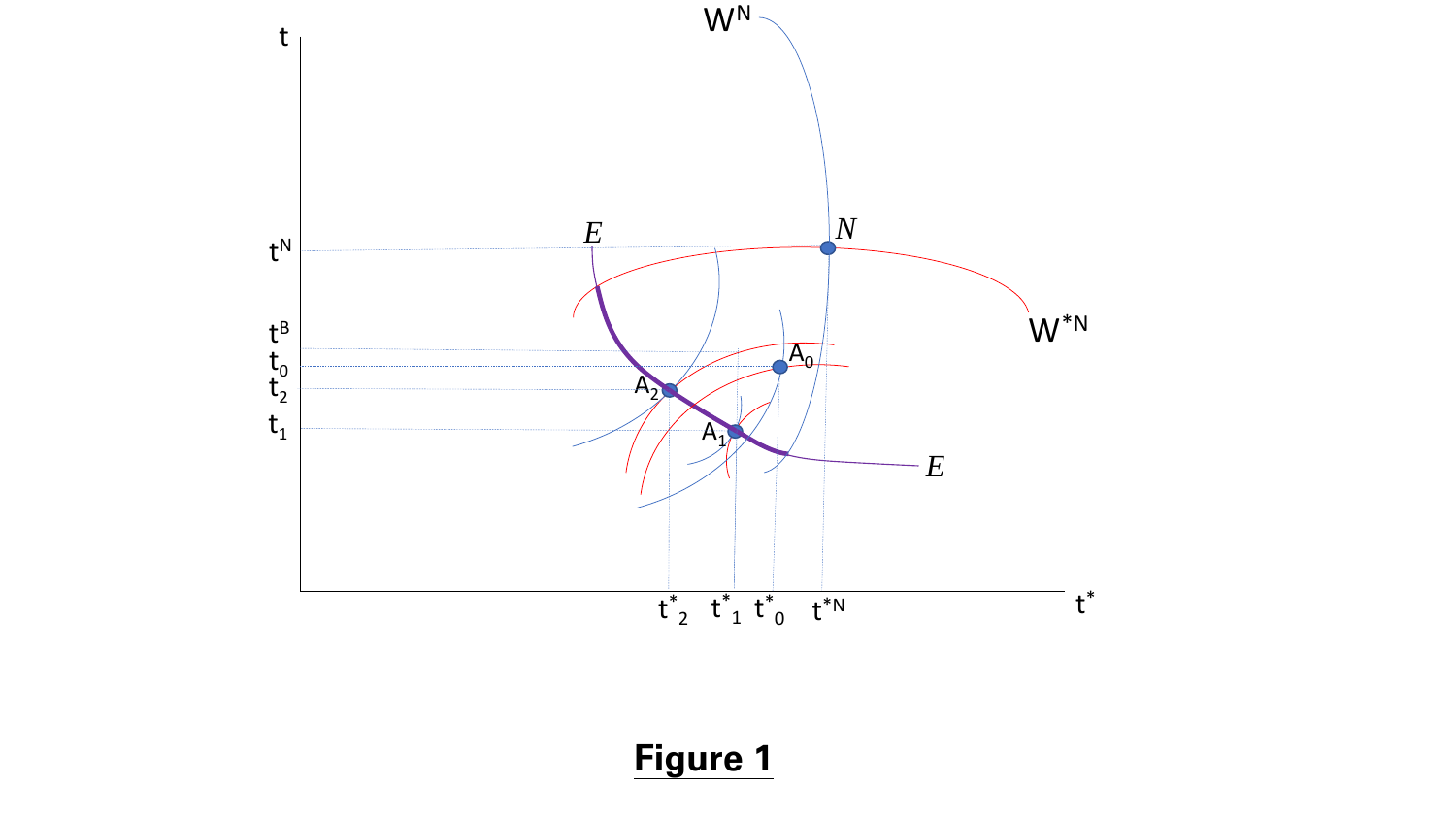# **Figure 2. Hegemonic Transition: Equilibrium Payoffs**